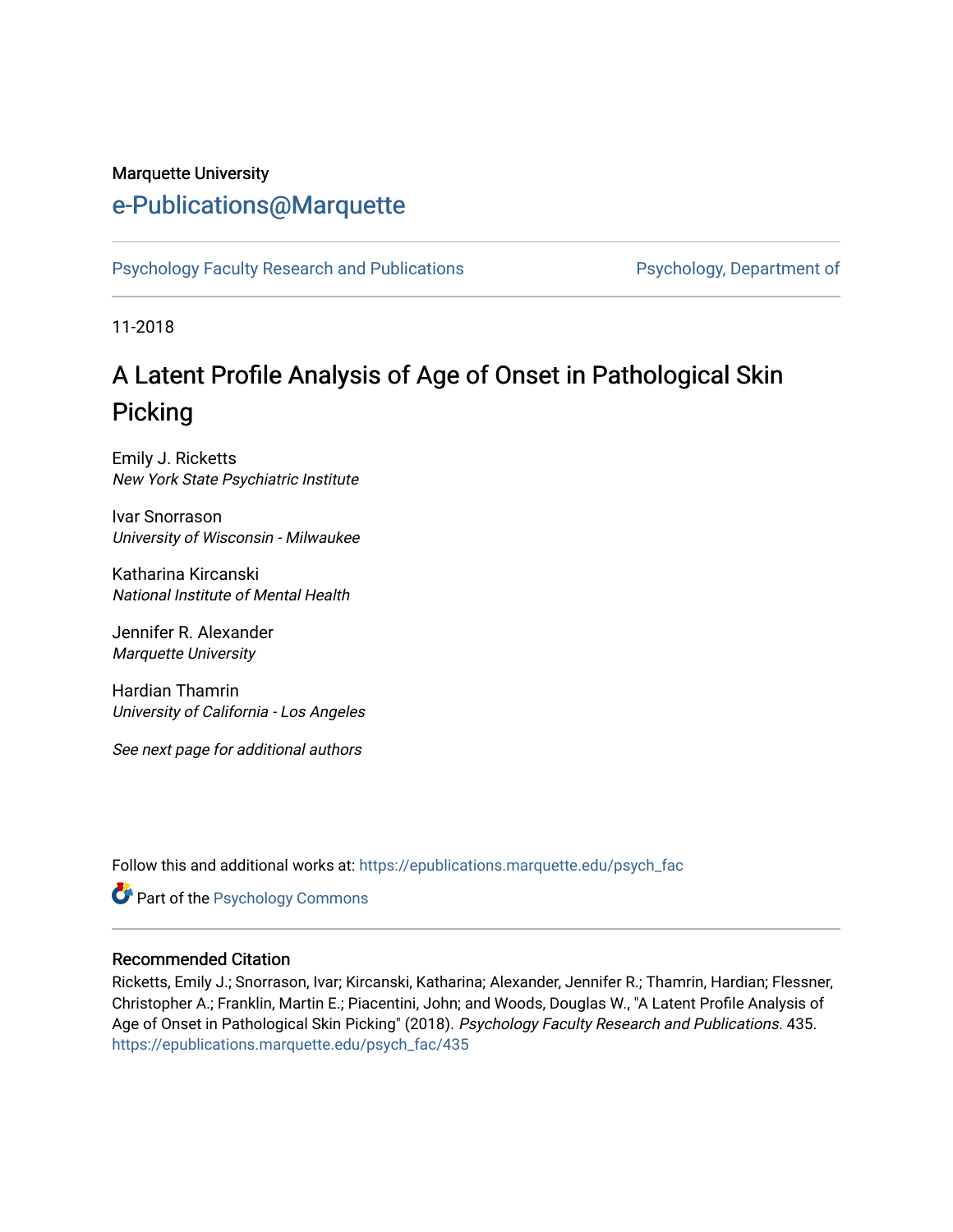#### Authors

Emily J. Ricketts, Ivar Snorrason, Katharina Kircanski, Jennifer R. Alexander, Hardian Thamrin, Christopher A. Flessner, Martin E. Franklin, John Piacentini, and Douglas W. Woods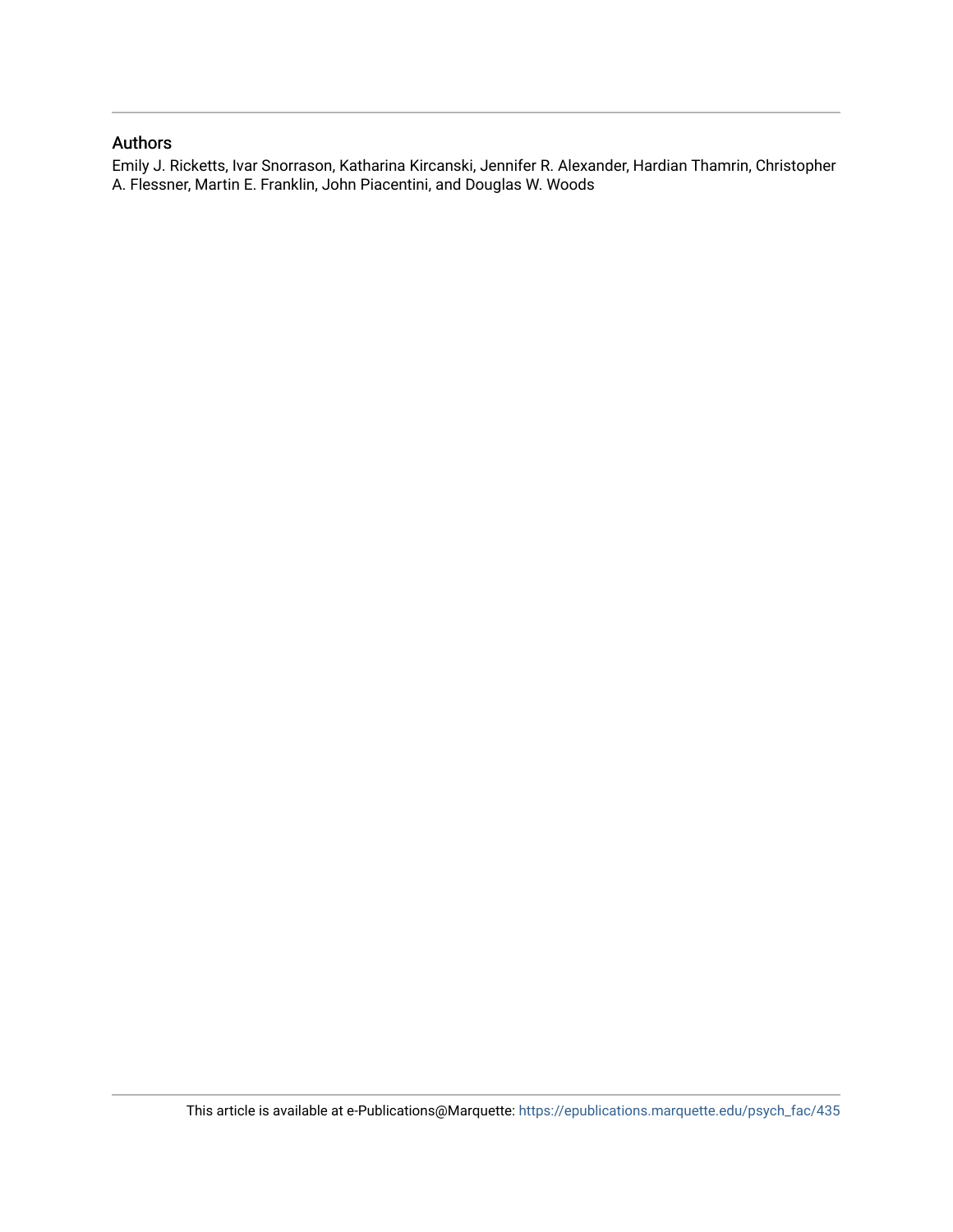**Marquette University**

# **e-Publications@Marquette**

## *Psychology Faculty Research and Publications/College of Arts and Sciences*

*This paper is NOT THE PUBLISHED VERSION;* **but the author's final, peer-reviewed manuscript.** The published version may be accessed by following the link in th citation below.

*Comprehensive Psychiatry*, Vol. 87 (November 2018): 46-52. [DOI.](https://doi.org/10.1016/j.comppsych.2018.08.011) This article is © Elsevier and permission has been granted for this version to appear in [e-Publications@Marquette.](http://epublications.marquette.edu/) Elsevier does not grant permission for this article to be further copied/distributed or hosted elsewhere without the express permission from Elsevier.

# A Latent Profile Analysis of Age of Onset in Pathological Skin Picking

Emily J. Ricketts Division of Child and Adolescent Psychiatry, University of California, Los Angeles, Los Angeles, CA Ívar Snorrason Division of Clinical Therapeutics, New York State Psychiatric Institute, New York, NY Department of Psychiatry, Columbia University Medical Center, New York, NY Katharina Kircanski Emotion and Development Branch, National Institute of Mental Health, National Institutes of Health, Bethesda, MD Jennifer R. Alexander Department of Psychology, Marquette University, Milwaukee, WI Hardian Thamrin Division of Child and Adolescent Psychiatry, University of California, Los Angeles, Los Angeles, CA Christopher A. Flessner Department of Psychological Sciences, Kent State University, Kent, OH Martin E. Franklin Children's Hospital of Philadelphia, University of Pennsylvania, Department of Child and Adolescent Psychiatry and Behavioral Sciences, Philadelphia, PA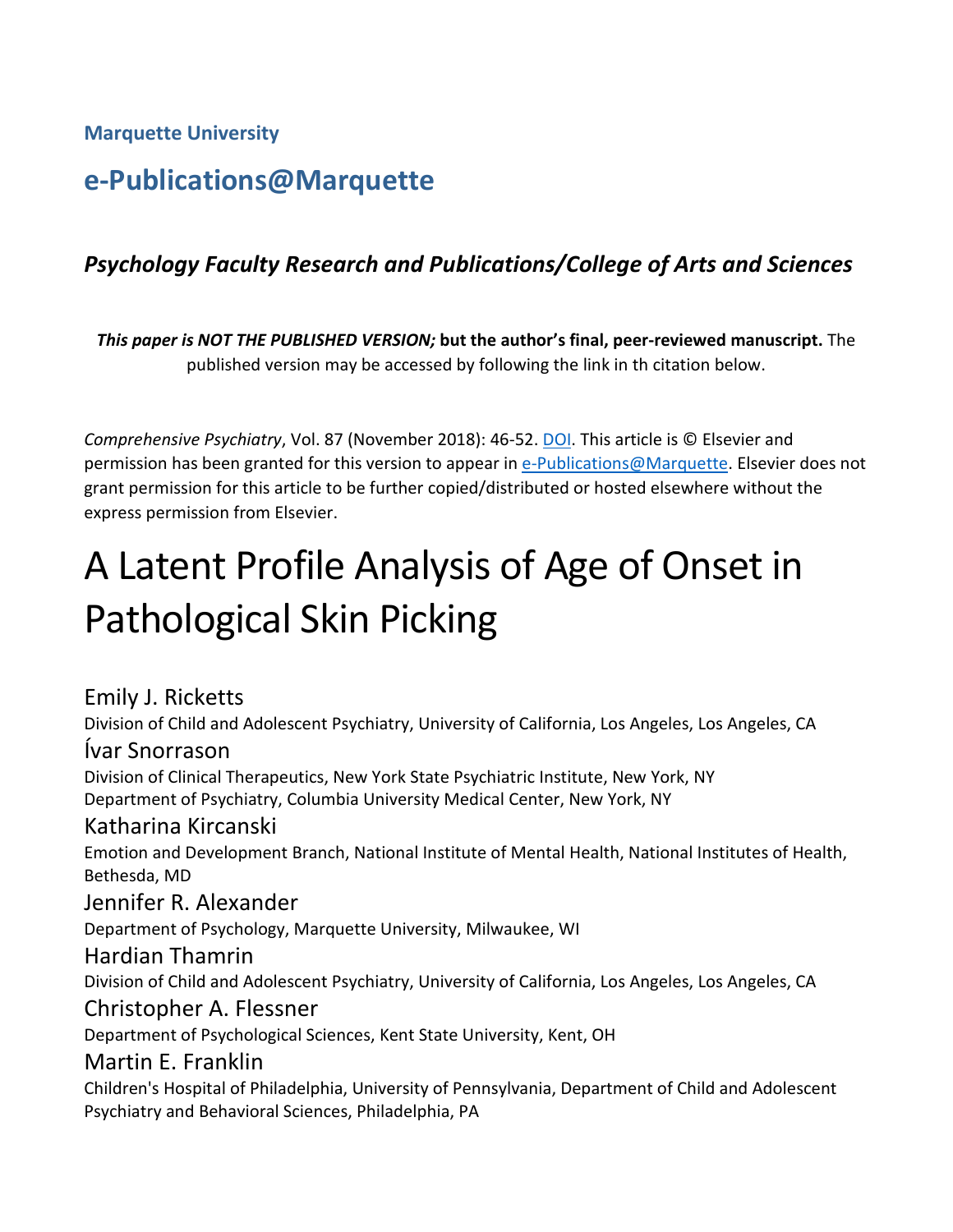## John Piacentini

Division of Child and Adolescent Psychiatry, University of California, Los Angeles, Los Angeles, CA

## Douglas W. Woods

Department of Psychology, Marquette University, Milwaukee, WI

## Abstract

#### Background

Pathological Skin Picking (PSP) may begin at any age, but the most common age of onset is during adolescence. Age of onset is a potentially useful clinical marker to delineate subtypes of psychiatric disorders. The present study sought to examine empirically defined age of onset groups in adults with [PSP](https://0-www-sciencedirect-com.libus.csd.mu.edu/topics/medicine-and-dentistry/postsynaptic-potential) and assess whether groups differed on clinical characteristics.

#### Method

Participants were 701 adult respondents to an internet survey, who endorsed recurrent skin picking with tissue damage and impairment. [Latent profile analysis](https://0-www-sciencedirect-com.libus.csd.mu.edu/topics/psychology/latent-profile-analysis) (LPA) was conducted to identify subtypes of PSP based on age of onset. Then subgroups were compared on demographic and clinical characteristics.

#### Results

The best fitting LPA model was a two-class solution comprised of a large group with average age of onset in adolescence ( $n = 650$ ; 92.9% of the sample; Mean age of onset = 13.6 years) and a small group with average onset in middle adulthood (*n* = 50; 7.1% of the sample; Mean age of onset = 42.8 years). Relative to the early onset group, the late onset group reported significantly less focused picking, less skin picking-related impairment, lower rates of co-occurring body-focused [repetitive behaviors,](https://0-www-sciencedirect-com.libus.csd.mu.edu/topics/medicine-and-dentistry/compulsive-behavior) and trends towards reduced family history of PSP. Individuals in the late onset group also reported increased rates of comorbid depression, anxiety and [posttraumatic stress disorder,](https://0-www-sciencedirect-com.libus.csd.mu.edu/topics/medicine-and-dentistry/posttraumatic-stress-disorder) and were more likely to report that initial picking onset seemed related to or followed depression/anxiety and physical illness.

#### Conclusion

Findings suggest the presence of two distinct PSP age of onset groups: (1) an early onset group with average onset in adolescence, clinical characteristics suggestive of greater picking-related burden and familiality, and a profile more representative of the general PSP population; and (2) a late onset group with average onset in middle adulthood, increased co-occurring affective and trauma conditions, and initial onset associated with or following other mental health and physical problems. Future replication is needed to assess the validity and clinical utility of these subgroups.

## Keywords

Pathological skin picking, Excoriation, Onset, 1. Introduction

Increasing empirical attention has been given to pathological skin picking (PSP) – now classified as excoriation (skin-picking) disorder – a psychiatric problem characterized by recurrent picking, scratching and/or squeezing of the skin that is not solely accounted for by a dermatological condition [\[1\]](https://0-www-sciencedirect-com.libus.csd.mu.edu/science/article/pii/S0010440X18301421#bb0005). [PSP](https://0-www-sciencedirect-com.libus.csd.mu.edu/topics/medicine-and-dentistry/postsynaptic-potential) can be associated with impairment across several domains, including physical (e.g., scars, sores, infections) [\[2\]](https://0-www-sciencedirect-com.libus.csd.mu.edu/science/article/pii/S0010440X18301421#bb0010), social (e.g., avoidance of social situations, interference with intimate relationships), psychological (e.g., anxiety, depression, shame), and financial (e.g., monetary loss due to efforts to conceal skin damage or therapeutic services) [[3](https://0-www-sciencedirect-com.libus.csd.mu.edu/science/article/pii/S0010440X18301421#bb0015)]. Further, affected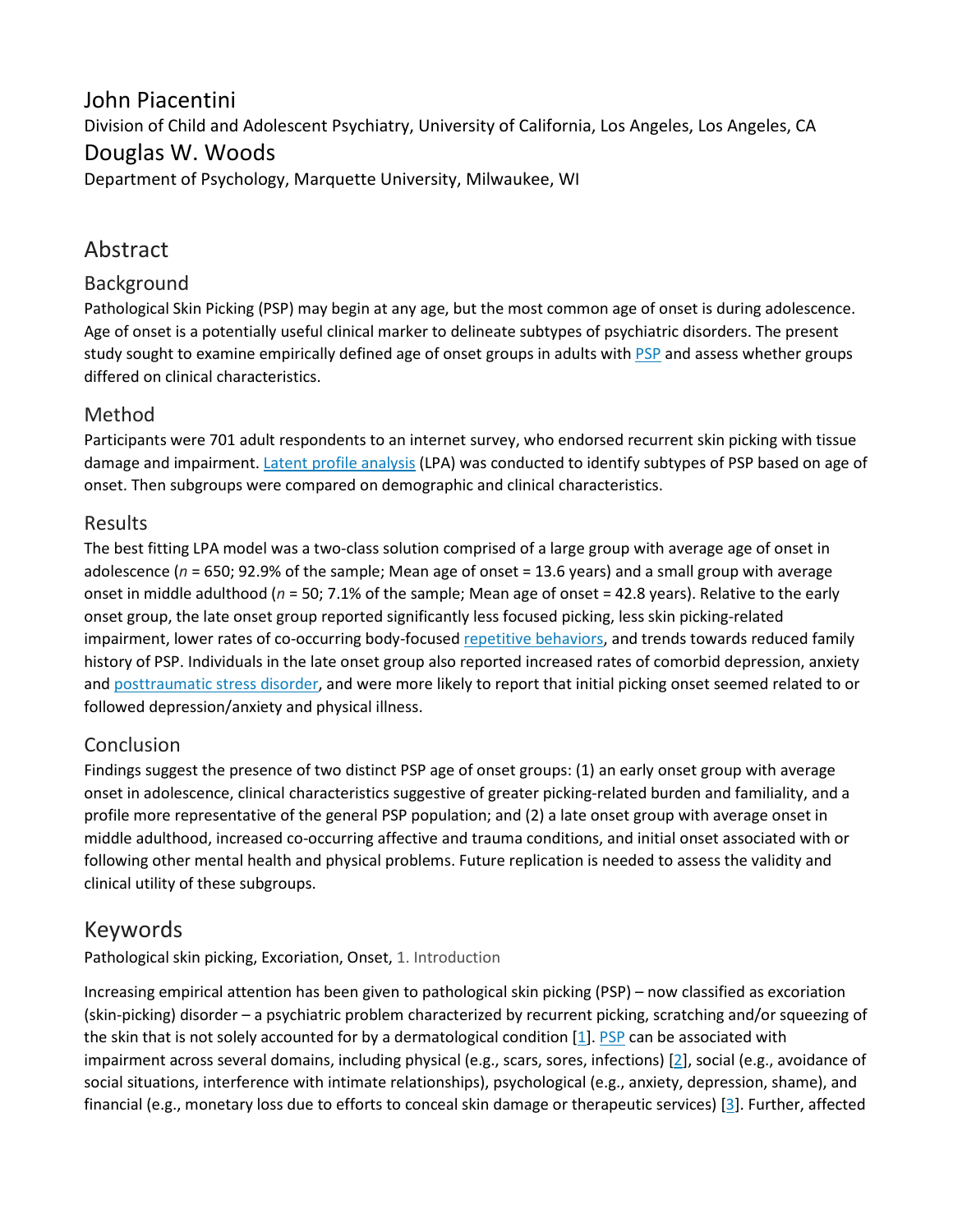persons frequently report picking-related interference with academic (e.g., completing homework, studying) and occupational (e.g., job resignation, avoidance of career advancement, productivity loss) functioning [[3](https://0-www-sciencedirect-com.libus.csd.mu.edu/science/article/pii/S0010440X18301421#bb0015)[,4\]](https://0-www-sciencedirect-com.libus.csd.mu.edu/science/article/pii/S0010440X18301421#bb0020).

Most individuals with PSP report picking in the context of an urge or aversive emotional state (i.e. focused picking style). In other instances, the behavior is performed automatically, without reflective awareness (i.e., automatic picking style) [\[5\]](https://0-www-sciencedirect-com.libus.csd.mu.edu/science/article/pii/S0010440X18301421#bb0025). PSP frequently co-occurs with [trichotillomania](https://0-www-sciencedirect-com.libus.csd.mu.edu/topics/medicine-and-dentistry/trichotillomania) (hair-pulling disorder) and other body-focused [repetitive behaviors](https://0-www-sciencedirect-com.libus.csd.mu.edu/topics/medicine-and-dentistry/compulsive-behavior) (e.g., nail biting, etc.) [\[6\]](https://0-www-sciencedirect-com.libus.csd.mu.edu/science/article/pii/S0010440X18301421#bb0030). PSP is also commonly comorbid with depression, anxiety disorders, [obsessive-compulsive disorder,](https://0-www-sciencedirect-com.libus.csd.mu.edu/topics/medicine-and-dentistry/obsessive-compulsive-disorder) [body dysmorphic disorder,](https://0-www-sciencedirect-com.libus.csd.mu.edu/topics/medicine-and-dentistry/body-dysmorphic-disorder) and substance use disorders  $[6]$ ,  $[7]$ ,  $[8]$ ]. Individuals with PSP commonly report a family history of skin picking  $[9]$  $[9]$  $[9]$ .

PSP historically has received limited research attention, and little is understood about the heterogeneity of the PSP population. Prior research has suggested that clinically meaningful distinctions might be made among those with PSP based on automatic versus focused picking [\[5\]](https://0-www-sciencedirect-com.libus.csd.mu.edu/science/article/pii/S0010440X18301421#bb0025) and impulsive versus compulsive picking [\[10\]](https://0-www-sciencedirect-com.libus.csd.mu.edu/science/article/pii/S0010440X18301421#bb0050). Age of onset has also proven to be a useful clinical marker to distinguish between subtypes of various psychiatric disorders, including obsessive-compulsive disorder [\[11\]](https://0-www-sciencedirect-com.libus.csd.mu.edu/science/article/pii/S0010440X18301421#bb0055), [generalized anxiety disorder](https://0-www-sciencedirect-com.libus.csd.mu.edu/topics/medicine-and-dentistry/generalized-anxiety-disorder) [\[12\]](https://0-www-sciencedirect-com.libus.csd.mu.edu/science/article/pii/S0010440X18301421#bb0060), [panic](https://0-www-sciencedirect-com.libus.csd.mu.edu/topics/medicine-and-dentistry/panic-disorder)  [disorder](https://0-www-sciencedirect-com.libus.csd.mu.edu/topics/medicine-and-dentistry/panic-disorder) [[13](https://0-www-sciencedirect-com.libus.csd.mu.edu/science/article/pii/S0010440X18301421#bb0065)], [agoraphobia](https://0-www-sciencedirect-com.libus.csd.mu.edu/topics/medicine-and-dentistry/agoraphobia) [\[14\]](https://0-www-sciencedirect-com.libus.csd.mu.edu/science/article/pii/S0010440X18301421#bb0070), [schizophrenia](https://0-www-sciencedirect-com.libus.csd.mu.edu/topics/medicine-and-dentistry/schizophrenia) [\[15\]](https://0-www-sciencedirect-com.libus.csd.mu.edu/science/article/pii/S0010440X18301421#bb0075), [bipolar disorder](https://0-www-sciencedirect-com.libus.csd.mu.edu/topics/medicine-and-dentistry/bipolar-disorder) [\[16\]](https://0-www-sciencedirect-com.libus.csd.mu.edu/science/article/pii/S0010440X18301421#bb0080), and Alzheimer's disease [\[17\]](https://0-www-sciencedirect-com.libus.csd.mu.edu/science/article/pii/S0010440X18301421#bb0085). Studies have revealed differences between early and late symptom onset groups in [sex ratio](https://0-www-sciencedirect-com.libus.csd.mu.edu/topics/medicine-and-dentistry/sex-ratio) [\[\[11\],](https://0-www-sciencedirect-com.libus.csd.mu.edu/science/article/pii/S0010440X18301421#bb0055) [\[12\],](https://0-www-sciencedirect-com.libus.csd.mu.edu/science/article/pii/S0010440X18301421#bb0060) [\[13\]\]](https://0-www-sciencedirect-com.libus.csd.mu.edu/science/article/pii/S0010440X18301421#bb0065); socioeconomic variables  $[12]$  $[12]$ ; symptom presentation  $[11,13,16]$  $[11,13,16]$  $[11,13,16]$  $[11,13,16]$ ; co-occurring psychiatric, physical, behavioral and environmental variables [\[\[11\],](https://0-www-sciencedirect-com.libus.csd.mu.edu/science/article/pii/S0010440X18301421#bb0055) [\[12\],](https://0-www-sciencedirect-com.libus.csd.mu.edu/science/article/pii/S0010440X18301421#bb0060) [\[13\]](https://0-www-sciencedirect-com.libus.csd.mu.edu/science/article/pii/S0010440X18301421#bb0065), 16]; family history [[11](https://0-www-sciencedirect-com.libus.csd.mu.edu/science/article/pii/S0010440X18301421#bb0055), 14, 16]; treatment response [[11\]](https://0-www-sciencedirect-com.libus.csd.mu.edu/science/article/pii/S0010440X18301421#bb0055); cognitive [functioning](https://0-www-sciencedirect-com.libus.csd.mu.edu/topics/psychology/cognitive-functioning) [\[15](https://0-www-sciencedirect-com.libus.csd.mu.edu/science/article/pii/S0010440X18301421#bb0075)]; symptom course [[16](https://0-www-sciencedirect-com.libus.csd.mu.edu/science/article/pii/S0010440X18301421#bb0080)]; and neural structure [[17\]](https://0-www-sciencedirect-com.libus.csd.mu.edu/science/article/pii/S0010440X18301421#bb0085). Findings support clinical and etiological differences suggestive of a more severe illness presentation in those with early onset disorders [\[11,](https://0-www-sciencedirect-com.libus.csd.mu.edu/science/article/pii/S0010440X18301421#bb0055)[13](https://0-www-sciencedirect-com.libus.csd.mu.edu/science/article/pii/S0010440X18301421#bb0065)[,\[15\],](https://0-www-sciencedirect-com.libus.csd.mu.edu/science/article/pii/S0010440X18301421#bb0075) [\[16\],](https://0-www-sciencedirect-com.libus.csd.mu.edu/science/article/pii/S0010440X18301421#bb0080) [\[17\]\]](https://0-www-sciencedirect-com.libus.csd.mu.edu/science/article/pii/S0010440X18301421#bb0085), which has implications for understanding differences in treatment response and symptom trajectory. Thus, identification of PSP subtypes using age of onset may inform our understanding of individual differences in PSP [phenomenology,](https://0-www-sciencedirect-com.libus.csd.mu.edu/topics/neuroscience/phenomenology) etiology and treatment outcome.

PSP may begin at any age; however, average onset during adolescence is most commonly reported – particularly in samples drawn from [psychiatric clinics,](https://0-www-sciencedirect-com.libus.csd.mu.edu/topics/medicine-and-dentistry/mental-hospital) the community and university settings [\[18\]](https://0-www-sciencedirect-com.libus.csd.mu.edu/science/article/pii/S0010440X18301421#bb0090). However, a limited number of studies report a later onset in middle adulthood (i.e., 30 to 39 years) in dermatology clinic samples [\[\[18\],](https://0-www-sciencedirect-com.libus.csd.mu.edu/science/article/pii/S0010440X18301421#bb0090) [\[19\]](https://0-www-sciencedirect-com.libus.csd.mu.edu/science/article/pii/S0010440X18301421#bb0095), [\[20\],](https://0-www-sciencedirect-com.libus.csd.mu.edu/science/article/pii/S0010440X18301421#bb0100) [\[21\],](https://0-www-sciencedirect-com.libus.csd.mu.edu/science/article/pii/S0010440X18301421#bb0105) [\[22\]\]](https://0-www-sciencedirect-com.libus.csd.mu.edu/science/article/pii/S0010440X18301421#bb0110). Odlaug and Grant [[23](https://0-www-sciencedirect-com.libus.csd.mu.edu/science/article/pii/S0010440X18301421#bb0115)] reasoned that PSP onset prior to versus following puberty might represent a clinically useful means of distinguishing between groups of individuals with PSP. The authors compared individuals with onset before and after the age of 10 years and found similar clinical characteristics between the groups overall, although individuals with earlier onset had a greater treatment seeking delay and were more likely to report automatic picking. A separate study also did not find substantial differences between clinical characteristics of early (prior to the age of 11 years) and late (after the age of 11 years) onset PSP, but showed that only individuals with later onset deviated from normal controls on a cognitive set-shifting task [\[24\]](https://0-www-sciencedirect-com.libus.csd.mu.edu/science/article/pii/S0010440X18301421#bb0120). Although these preliminary studies are informative, in both, the age demarcating early from late onset was not selected empirically.

The present study sought to use [latent profile analysis](https://0-www-sciencedirect-com.libus.csd.mu.edu/topics/psychology/latent-profile-analysis) (LPA) to identify age of onset subgroups in a large sample of adults with PSP. A secondary aim was to explore demographic and clinical differences in those empirically defined groups. Based on prior research largely revealing pubertal skin picking onset [\[18\]](https://0-www-sciencedirect-com.libus.csd.mu.edu/science/article/pii/S0010440X18301421#bb0090), with a few studies reporting middle adult symptom onset [[\[19\]](https://0-www-sciencedirect-com.libus.csd.mu.edu/science/article/pii/S0010440X18301421#bb0095), [\[20\],](https://0-www-sciencedirect-com.libus.csd.mu.edu/science/article/pii/S0010440X18301421#bb0100) [\[21\],](https://0-www-sciencedirect-com.libus.csd.mu.edu/science/article/pii/S0010440X18301421#bb0105) [\[22\]\]](https://0-www-sciencedirect-com.libus.csd.mu.edu/science/article/pii/S0010440X18301421#bb0110), we hypothesized that LPA will yield two age of onset groups, including adolescent and adult, and group comparisons will suggest greater severity in the early onset group.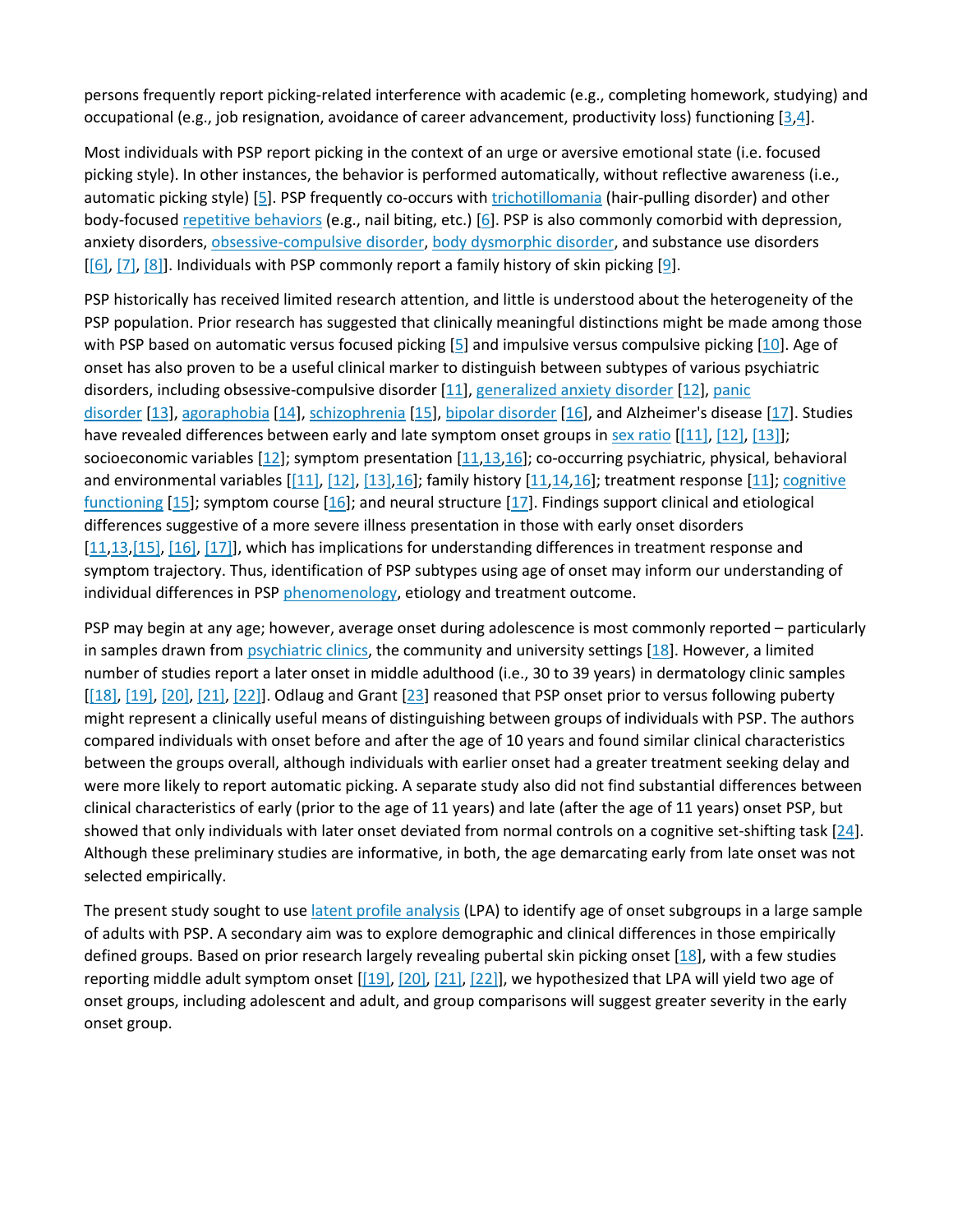## 2. Material and methods

#### 2.1. Participants

Participants were drawn from a sample of adult respondents to an internet survey on [PSP](https://0-www-sciencedirect-com.libus.csd.mu.edu/topics/medicine-and-dentistry/postsynaptic-potential) (i.e., Skin Picking Impact Survey) who met specified criteria for PSP [\[4\]](https://0-www-sciencedirect-com.libus.csd.mu.edu/science/article/pii/S0010440X18301421#bb0020). The survey was posted on advocacy and support websites for individuals with skin picking and related conditions. Interested individuals accessed the survey via a SurveyMonkey [\(https://www.surveymonkey.com](https://www.surveymonkey.com/)) web link. Initially, a total of 1663 individuals indicated study agreement after reading a university Institutional Review Board-approved informed consent form. See the original publication [\[4\]](https://0-www-sciencedirect-com.libus.csd.mu.edu/science/article/pii/S0010440X18301421#bb0020) for details regarding the sample and methodology. Study inclusion was based on report of an age of 18 years or older and endorsement of the following criteria for PSP established through dichotomous (i.e., yes/no) and [Likert scale](https://0-www-sciencedirect-com.libus.csd.mu.edu/topics/medicine-and-dentistry/likert-scale) items developed for the original study: (1) current repeated skin picking resulting in tissue damage that would be visible if the skin is not covered (i.e., response of yes to the following questions: *"Do you currently pick/scratch at your skin (picking/scratching includes any behavior that you do to the surface of your skin that has the potential to cause damage. Could include, but not limited to picking, scratching, digging, squeezing, and picking.)?"* and *"Does your picking/scratching result in tissue damage that you could see if it isn't covered or hidden?"*); (2) significant skin picking-related impairment in one of five life domains (i.e., rating of 3 or higher on a 1-to-9 Likert scale assessing skin picking-related impairment in home management, social life, close relationships, work, or academic life); and (3) presence of picking behavior not due to [delusions](https://0-www-sciencedirect-com.libus.csd.mu.edu/topics/medicine-and-dentistry/delusion) (i.e., endorsement of 'Never/Almost Never (0-10%)' for the following question: *"How often do you pick/scratch your skin because you believe small bugs/insects are crawling on/in your skin or in response to voices others may not be able to hear (e.g., deceased relatives, beings from another planet, etc.)?"*). Participants who were younger than age 18 (*n* = 9) or who failed to complete any of the eligibility items (*n =* 575) were excluded. This included failure to report age (*n =* 237), engagement in current skin picking (*n =* 245), whether skin picking resulted in damage (*n =* 49), whether picking was due to bugs/insects or voices (*n =* 382), or a rating on at least one of the Likert scale interference items (*n =* 554). A sizeable number of participants (*n =* 732) completed informed consent but closed the survey prior to finishing, which contributed largely to the missing data. This yielded an original sample of 760 participants. The present study includes the 701 of these respondents who met criteria for PSP and completed a question regarding age of initial skin picking onset (i.e., *"About how old were you when you first began to pick/scratch your skin on most days for at least 2 weeks or longer?"*). This subsample had an average chronological age of 28.2 years (*SD* = 6.7) and was predominantly female (*n =* 665; 94.9%) and Caucasian (*n =* 610; 87.4%), with just over half endorsing single/never married status (*n* = 375; 53.8%).

#### 2.2. Measures

#### **2.2.1. Skin picking impact survey [\[4\]](https://0-www-sciencedirect-com.libus.csd.mu.edu/science/article/pii/S0010440X18301421#bb0020)**

This is a comprehensive internet survey assessing a range of skin picking-related issues, including (a) [phenomenology](https://0-www-sciencedirect-com.libus.csd.mu.edu/topics/neuroscience/phenomenology); (b) clinical characteristics; (c) treatment seeking, utilization and outcome; and (d) impact. Participants were queried regarding treatment seeking status (i.e., *"Have you ever received treatment or sought professional help for your skin picking/scratching?"*) and age at first treatment seeking (i.e., *"About how old were you when you first sought or received treatment for picking/scratching?"*). Treatment seeking delay in years was assessed by subtracting age of onset from age at which treatment was first sought. Participants were also asked to rate their perceived benefit from treatment (i.e., "*Compared with how your skin picking/scratching was before you started treatment, your skin picking/scratching is now:"*), using the following anchors adapted from the Clinical [Global Impressions –](https://0-www-sciencedirect-com.libus.csd.mu.edu/topics/medicine-and-dentistry/clinical-global-impression) Improvement Scale [\[25\]](https://0-www-sciencedirect-com.libus.csd.mu.edu/science/article/pii/S0010440X18301421#bb0125): "Very Much Improved," "Much Improved," Minimally Improved," "Unchanged," "Minimally Worse," "Much Worse," and "Very Much Worse". Finally, participants were asked *"What type of professional did you first tell about your skin picking/scratching?"* and *"Please check any of the following interventions that you have had for your skin picking/scratching."*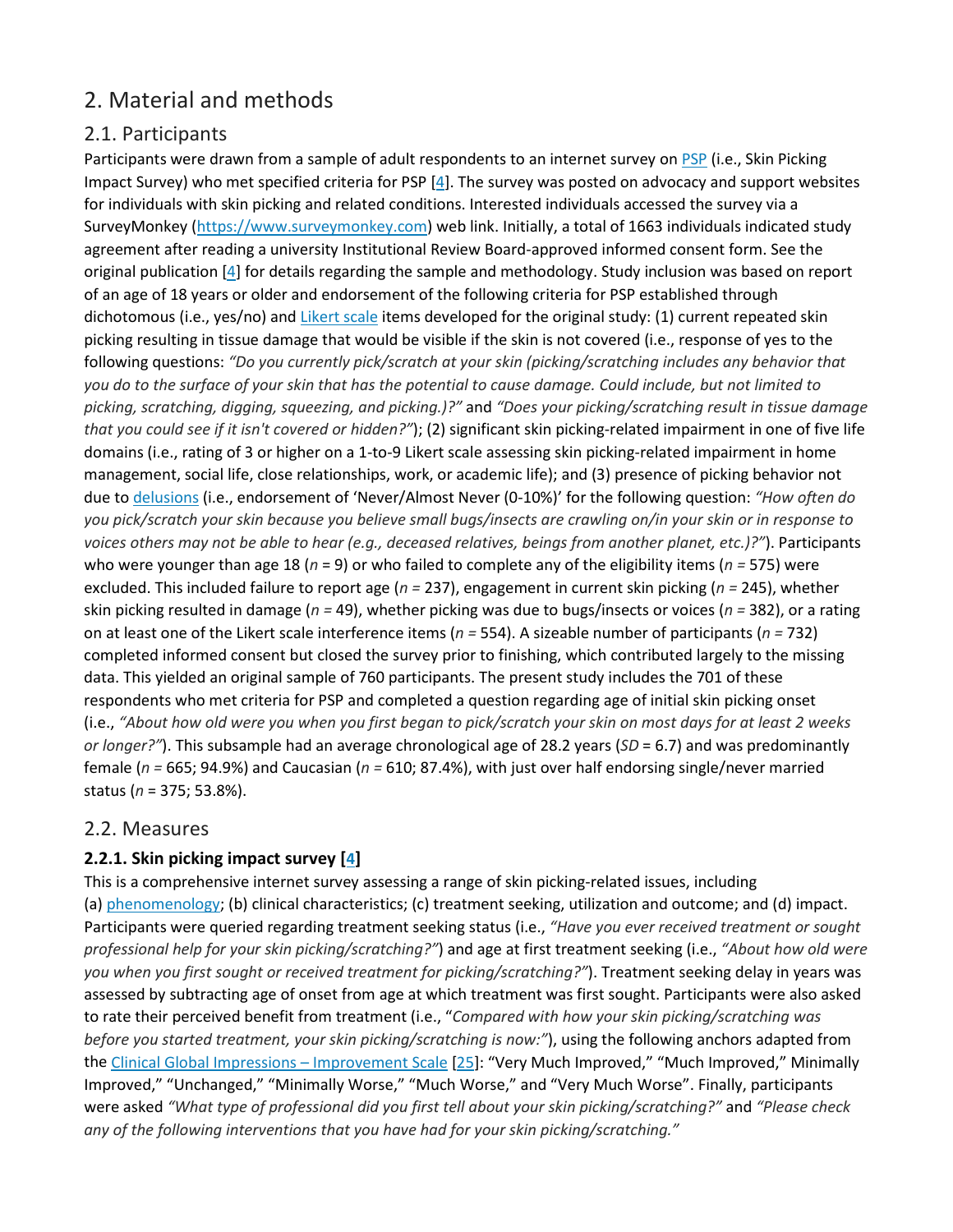Psychiatric comorbidity was assessed via a checklist of mental illnesses other than picking/scratching (i.e., *"Have you ever been diagnosed with a mental illness other than skin picking/scratching?*"). Participants were also asked if they had ever engaged in body-focused [repetitive behaviors](https://0-www-sciencedirect-com.libus.csd.mu.edu/topics/medicine-and-dentistry/compulsive-behavior) besides skin picking, including: "Recurrent picking/scratching at your nose resulting in damage (e.g., frequent *[nosebleeds](https://0-www-sciencedirect-com.libus.csd.mu.edu/topics/medicine-and-dentistry/epistaxis)*, painful scabbing, a hole in the nasal passageway)?", *"Recurrent biting of nails resulting in damage (e.g., infection of the nailbeds, or tissue around nails)?"*, *"Recurrent biting of lips or cheeks resulting in damage (e.g., scarring, oral bleeding)?"*, and *"Have you ever pulled out your hair resulting in noticeable hair loss, such as bare patches, or thinning of hair?"* Family history of PSP was derived from the following item: *"Please indicate any biological relatives that you believe have (or have had) a problem with skin picking/scratching."*

Picking sites were assessed via a checklist with the following prompt: *"In the past 2 weeks, have you repeatedly picked/scratched from your (check all that apply)?"* Psychosocial and physical impact of skin picking was also assessed via a checklist (i.e., *"As a result of your picking/scratching, have you ever experienced…"*). Similarly, events associated with initial onset were assessed via a checklist with the following prompt: *"Did the initial onset of the skin picking/scratching seem related to or follow any of the following events? Please check all that apply."* Finally, participants rated skin picking-related psychosocial (i.e., social embarrassment, anxiety, sadness, frustration, anger, and social avoidance) and physical (i.e., bleeding, minor sores, deep craters, scars, infections, and general disfigurement) impairment using a checklist item (i.e., *"As a result of your picking/scratching, have you experienced…? (check all that apply)."*

#### 2.2.2. Skin picking scale-revised (SPS-R)

The SPS-R [\[18\]](https://0-www-sciencedirect-com.libus.csd.mu.edu/science/article/pii/S0010440X18301421#bb0090) is an 8-item self-report scale assessing severity (4 items) and impairment related to skin picking symptoms (4 items). Items refer to the past week and are rated on a 5-point scale ranging from 0 (*"none"*) to 4 (*"extreme"*). Previous research suggests that the SPS-R has a robust factor structure, high internal consistency and good [convergent and discriminant validity](https://0-www-sciencedirect-com.libus.csd.mu.edu/topics/psychology/convergent-validity) in skin picking samples [\[18\]](https://0-www-sciencedirect-com.libus.csd.mu.edu/science/article/pii/S0010440X18301421#bb0090).

#### 2.2.3. Milwaukee inventory of adult skin picking (MIDAS)

The MIDAS [\[5\]](https://0-www-sciencedirect-com.libus.csd.mu.edu/science/article/pii/S0010440X18301421#bb0025) is a 12-item measure that assesses the degree to which respondents' picking is (a) automatic (6 items), characterized by picking without reflective awareness, and (b) focused (6 items), characterized by picking with reflective awareness in response to urges or negative affect. Items are rated on a 5-point scale ranging from 1 (*"not true for any of my picking"*) to 5 (*"true for all of my picking"*). Preliminary analyses showed the twofactor structure of the scale demonstrates good to very good internal consistency and good convergent and discriminant validity [\[5\]](https://0-www-sciencedirect-com.libus.csd.mu.edu/science/article/pii/S0010440X18301421#bb0025).

#### 2.2.4. Depression anxiety and stress scale-21 item version (DASS-21)

The DASS-21 [\[26\]](https://0-www-sciencedirect-com.libus.csd.mu.edu/science/article/pii/S0010440X18301421#bb0130) is a self-report scale assessing symptoms of depression, anxiety, and stress over the past month (7 items on each subscale). Items are rated on a 4-point Likert scale, ranging from 0 (*"did not apply to me at all"*) to 3 (*"applied to me very much, or most of the time"*), with higher scores indicative of greater symptom severity. Previous studies suggest that the DASS-21 demonstrates good internal consistency and convergent validity in both clinical and nonclinical samples [\[27](https://0-www-sciencedirect-com.libus.csd.mu.edu/science/article/pii/S0010440X18301421#bb0135)[,28\]](https://0-www-sciencedirect-com.libus.csd.mu.edu/science/article/pii/S0010440X18301421#bb0140).

#### 2.3. Analytic plan

To establish the optimal number of PSP age of onset classes, LPA was conducted on the self-reported age of onset variable using Mplus (Version 7.4) [[29](https://0-www-sciencedirect-com.libus.csd.mu.edu/science/article/pii/S0010440X18301421#bb0145)]. A two-class solution was fit first, followed by iterative solutions with additional numbers of classes. The best-fit solution was evaluated using the Akaike Information [Criterion](https://0-www-sciencedirect-com.libus.csd.mu.edu/topics/medicine-and-dentistry/akaike-information-criterion) (AIC) [[30](https://0-www-sciencedirect-com.libus.csd.mu.edu/science/article/pii/S0010440X18301421#bb0150)], [Bayesian Information Criteria](https://0-www-sciencedirect-com.libus.csd.mu.edu/topics/medicine-and-dentistry/bayesian-information-criterion) (BIC) [[31](https://0-www-sciencedirect-com.libus.csd.mu.edu/science/article/pii/S0010440X18301421#bb0155)], sample-size adjusted BIC (ABIC) [[32](https://0-www-sciencedirect-com.libus.csd.mu.edu/science/article/pii/S0010440X18301421#bb0160)], entropy, and bootstrapped parametric likelihood ratio test (BLRT) [[33](https://0-www-sciencedirect-com.libus.csd.mu.edu/science/article/pii/S0010440X18301421#bb0165)]. Consistent with previous studies [[34](https://0-www-sciencedirect-com.libus.csd.mu.edu/science/article/pii/S0010440X18301421#bb0170),[35](https://0-www-sciencedirect-com.libus.csd.mu.edu/science/article/pii/S0010440X18301421#bb0175)], model selection also was based on the size of the smallest class, such that the smallest class should not be less than or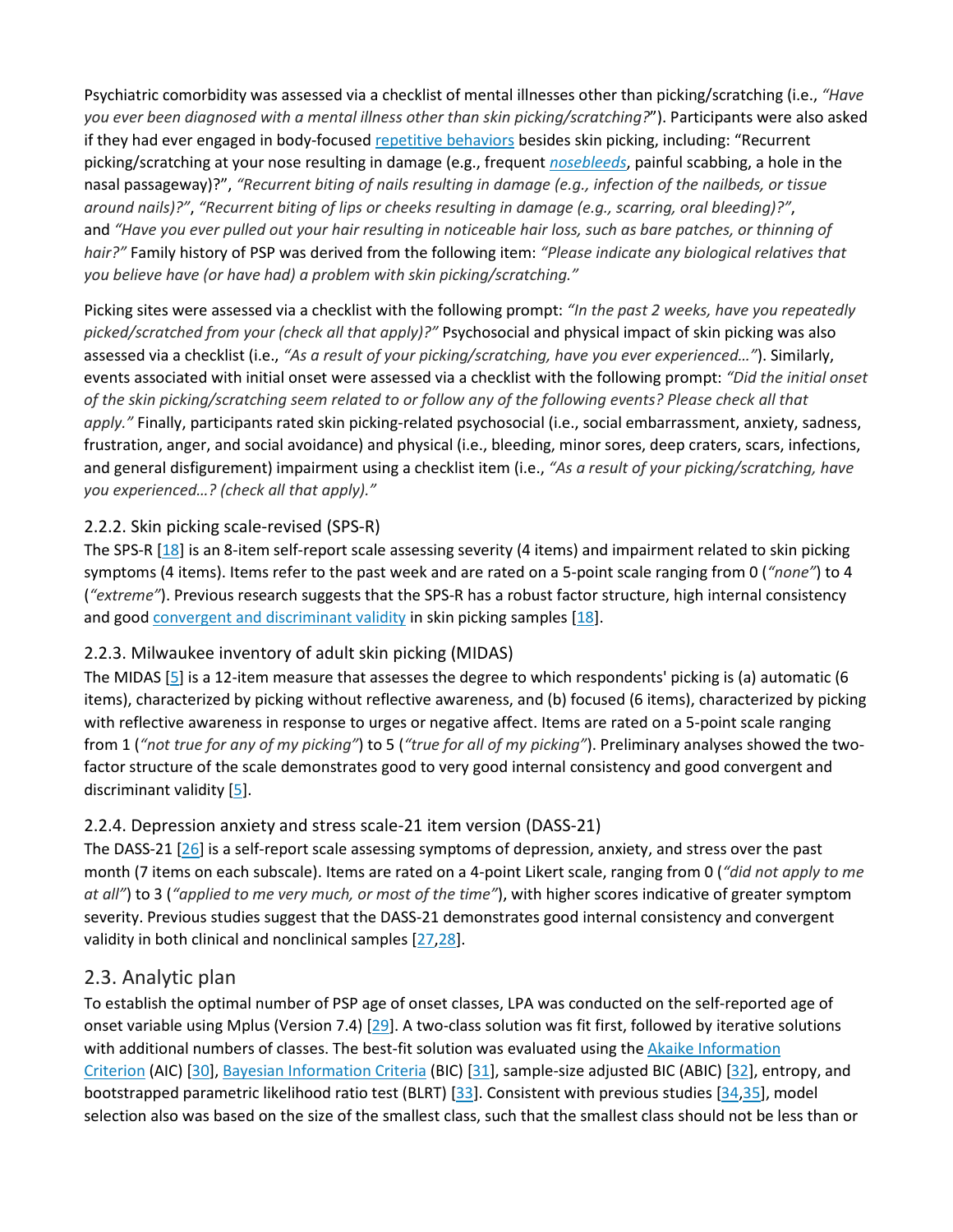equal to 5% of the total sample size due to concerns of over-fitting the data. SPSS 24 was used to perform independent samples *t*-tests to compare the emergent age of onset groups on demographic characteristics and chi-squared tests of independence to compare groups on demographic and clinical variables. A test of normality (i.e., Shapiro-Wilk test) revealed a non-normal distribution for continuous variables. Therefore, the Mann-Whitney *U* Test was performed to compare groups on continuous clinical variables.

## 3. Results

## 3.1. LPA of skin picking age of onset

Results from LPA are presented in [Table 1.](https://0-www-sciencedirect-com.libus.csd.mu.edu/science/article/pii/S0010440X18301421#t0005) In the two-class model, the first class (*n* = 650, 92.9% of the sample) had a mean age of onset of 13.6 years, and the second class (*n* = 50, 7.1% of the sample) had a mean age of onset of 42.8 years. In the three-class model, the first class (*n* = 637, 90.9%) had a mean age of onset of 13.3 years, the second class (*n* = 40, 5.7%) had a mean age of onset of 33.9 years, and the third class (*n* = 24, 3.4%) had a mean age of onset of 49.8 years. The three-class model had a lower AIC, BIC, and ABIC, as well as a significant BLRT, compared to the two-class model. However, entropy was slightly lower in the three-class model than in the two-class model, and the smallest class proportion was below 5% in the three-class model. Therefore, the two-class model was selected as the optimal model for forming [PSP](https://0-www-sciencedirect-com.libus.csd.mu.edu/topics/medicine-and-dentistry/postsynaptic-potential) age of onset subgroups. The four-, five-, and six-class models exhibited successively higher BIC, lower entropy, and/or lower smallest class proportions relative to the models with one less class. For all models, age of onset exhibited a very large degree of separation between classes (Cohen's *d*s > 1.5). A power analysis simulation study found that given such separation, multiple model selection criteria were strong in detecting the correct number of classes [[36](https://0-www-sciencedirect-com.libus.csd.mu.edu/science/article/pii/S0010440X18301421#bb0180)].

| Number         | Bayesian        | BIC (sample | <b>AIC</b> | Entropy | Smallest   | Bootstrap      |                  | Mean age    |
|----------------|-----------------|-------------|------------|---------|------------|----------------|------------------|-------------|
| of classes     | information     | size        |            |         | class      | likelihood     |                  | of onset    |
|                | criterion (BIC) | adjusted)   |            |         | proportion | ratio test     |                  | (years)     |
|                |                 |             |            |         |            | $x^2$ (df = 3) | $\boldsymbol{p}$ |             |
| 1              |                 |             |            |         |            |                |                  |             |
| $\overline{2}$ | 4785.061        | 4772.36     | 4766.851   | 0.977   | 0.071      | $-2379.425$    | < 0.001          | 13.6; 42.8  |
| 3              | 4745.474        | 4726.423    | 4718.159   | 0.958   | 0.034      | $-2353.079$    | < 0.001          | 13.3; 33.9; |
|                |                 |             |            |         |            |                |                  | 49.8        |
| $\overline{4}$ | 4749.741        | 4724.339    | 4713.321   | 0.904   | 0.029      | $-2348.66$     | 0.04             | 13.0; 26.0; |
|                |                 |             |            |         |            |                |                  | 37.3; 51.0  |
| 5              | 4754.37         | 4722.618    | 4708.845   | 0.830   | 0.031      | $-2344.422$    | < 0.001          | 5.0; 13.6;  |
|                |                 |             |            |         |            |                |                  | 24.4; 36.8; |
|                |                 |             |            |         |            |                |                  | 50.5        |
| 6              | 4747.67         | 4709.568    | 4693.04    | 0.867   | 0.003      | $-2334.52$     | < 0.001          | 5.0; 13.2;  |
|                |                 |             |            |         |            |                |                  | 22.5; 35.1; |
|                |                 |             |            |         |            |                |                  | 49.0; 62.5  |

Table 1. Summary of findings from latent profile analyses of age of pathological skin picking onset (*N* = 701).

Note. Best fitting models are bolded.

#### 3.2. Demographics

[Table 2](https://0-www-sciencedirect-com.libus.csd.mu.edu/science/article/pii/S0010440X18301421#t0010) shows [demographic variables](https://0-www-sciencedirect-com.libus.csd.mu.edu/topics/psychology/demographic-variable) in the early and late onset groups. The groups did not differ on [sex ratio](https://0-www-sciencedirect-com.libus.csd.mu.edu/topics/medicine-and-dentistry/sex-ratio) or ethnic minority status. Participants in the early onset group were more likely to be single/never married, and participants in the late onset group were more likely to be currently married, divorced or widowed.

Table 2. Demographic characteristics associated with early and late onset pathological skin picking.

| <b>Age of Onset</b> | <b>Age of Onset</b> | <b>Statistic</b> | df | <i>p</i> -value |
|---------------------|---------------------|------------------|----|-----------------|
| $30 \le$            | 30 <sub>2</sub>     |                  |    |                 |
| $n = 651$           | $n = 50$            |                  |    |                 |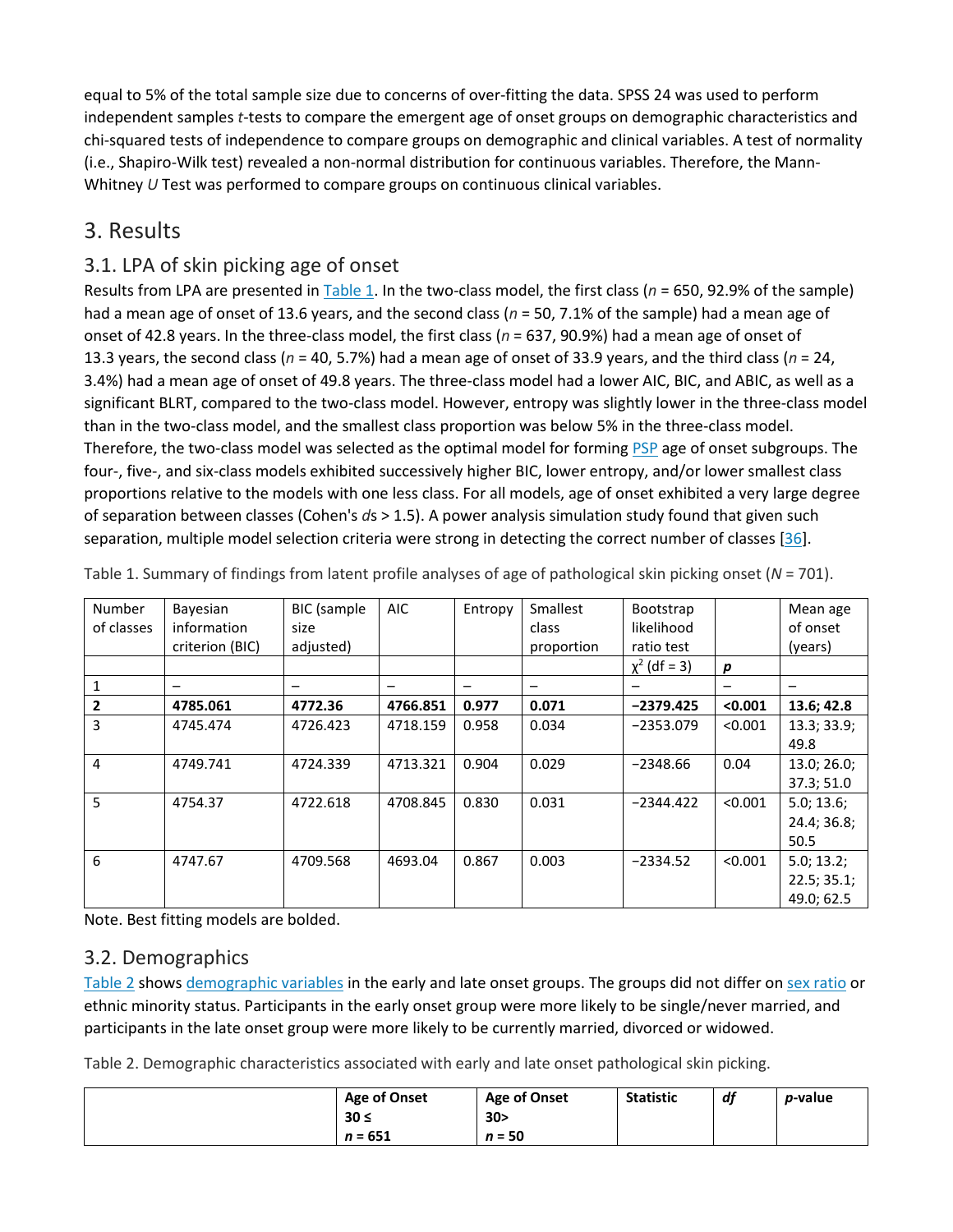| Age of PSP onset M (SD)  | 13.6(5.4)   | 42.8 (8.0) | $-25.43^{1}$       | 52.5         | < 0.001 |
|--------------------------|-------------|------------|--------------------|--------------|---------|
| Chronological age M (SD) | 32.4 (11.0) | 49.7 (9.2) | $-10.81^1$         | 699          | < 0.001 |
| Gender n (%)             |             |            |                    |              |         |
| Female                   | 616 (94.6)  | 48 (98.0)  | NA <sup>3</sup>    | <b>NA</b>    | 0.504   |
| <b>Male</b>              | 35(5.4)     | 1(2.0)     |                    |              | -       |
| Ethnicity n (%)          |             |            |                    |              |         |
| Caucasian                | 567 (87.5)  | 43 (86.0)  | .008 <sup>2</sup>  | 1            | 0.931   |
| <b>Ethnic minority</b>   | 81 (12.5)   | 7(14.0)    |                    |              |         |
| Marital status n (%)     |             |            |                    |              |         |
| Single/never married     | 367 (56.7)  | 8(16.0)    | 29.35 <sup>2</sup> | $\mathbf{1}$ | < 0.001 |
| <b>Currently married</b> | 217 (33.5)  | 29 (58.0)  | 11.11 <sup>2</sup> | 1            | 0.001   |
| Separated                | 14(2.2)     | 0(0.0)     | NA <sup>3</sup>    | <b>NA</b>    | 0.615   |
| <b>Divorced</b>          | 48 (7.4)    | 11 (22.0)  | NA <sup>3</sup>    | <b>NA</b>    | 0.001   |
| <b>Widowed</b>           | 1(0.2)      | 2(4.0)     | NA <sup>3</sup>    | <b>NA</b>    | 0.014   |

Note. M = mean; SD = standard deviation; <sup>1</sup> Student *t*-test (2-sided); <sup>2</sup>Chi square test (2-sided); <sup>3</sup>Fisher's Exact Test (2-sided). Significant findings are bolded.

#### 3.3. Clinical characteristics

As shown in [Table 3](https://0-www-sciencedirect-com.libus.csd.mu.edu/science/article/pii/S0010440X18301421#t0015), the two groups did not differ on dimensional ratings of skin picking severity or impairment (SPS-R); depression, anxiety or stress severity (DASS-21); medication use; skin picking-related treatment seeking; or perceived benefit from treatment. However, the early onset group obtained higher scores on the focused picking scale relative to the late onset group. The early onset group also reported greater illness duration and greater total number of picking sites. Among those who sought treatment for skin picking (early onset: *n* = 314; late onset: *n* = 22), the late onset group reported a higher chronological age at initial treatment seeking, whereas the early onset group reported greater years of treatment seeking delay. Among participants who had sought treatment for skin picking, there were no significant differences in the type of health professional participants first told of skin picking between age of onset groups (see [Table 3](https://0-www-sciencedirect-com.libus.csd.mu.edu/science/article/pii/S0010440X18301421#t0015)). With respect to type of skin picking intervention received, beyond higher rates of behavioral treatment (56.4%) endorsed in the early onset group relative to the late onset group (31.8%;  $\chi^2$  = 4.06;  $p$  = .044), no significant differences in treatment type were found.

|                                          | Age of onset | Age of onset    | <b>Statistic</b>  | df           | p-Value |
|------------------------------------------|--------------|-----------------|-------------------|--------------|---------|
|                                          | $30 \leq$    | 30 <sub>2</sub> |                   |              |         |
|                                          | $n = 651$    | $n = 50$        |                   |              |         |
| <b>SPS-severity median</b>               | 9.0          | 10.0            | $-1.731$          |              | 0.084   |
| <b>SPS-impairment median</b>             | 7.0          | 6.0             | $-1.031$          |              | .0.305  |
| <b>DASS-D median</b>                     | 12.0         | 18.0            | $-0.841$          |              | 0.403   |
| <b>DASS-A median</b>                     | 6.0          | 5.0             | $-0.621$          |              | 0.539   |
| <b>DASS-S median</b>                     | 18.0         | 18.0            | $-0.581$          |              | 0.562   |
| <b>MIDAS-automatic median</b>            | 16.0         | 16.0            | $-.91^{1}$        |              | 0.329   |
| <b>MIDAS-focused median</b>              | 18.0         | 15.0            | $-2.091$          |              | 0.037   |
| <b>Duration of illness median</b>        | 16.0         | 5.0             | $-7.621$          |              | < 0.001 |
| Number of picking sites median           | 4.0          | 2.0             | $-5.411$          |              | < 0.001 |
| Treatment seeking %                      | 49.1%        | 45.8%           | 0.08 <sup>2</sup> | $\mathbf{1}$ | 0.778   |
| Age at initial treatment seeking* median | 21.0         | 46.0            | $-6.531$          |              | < 0.001 |
| Treatment seeking delay*                 | 7.0          | 2.0             | $-3.021$          |              | 0.003   |
| Professional first told of skin picking  |              |                 |                   |              |         |
| Psychiatrist* %                          | 22.5%        | 31.8%           | .55 <sup>2</sup>  | $\mathbf{1}$ | 0.460   |
| Psychologist* %                          | 21.5%        | 18.2%           | .01 <sup>2</sup>  | 1            | 0.918   |
| Primary care physician/family doctor* %  | 19.0%        | 22.7%           | $NA^3$            | <b>NA</b>    | 0.587   |

Table 3. Clinical characteristics associated with adolescent and adult onset pathological skin picking.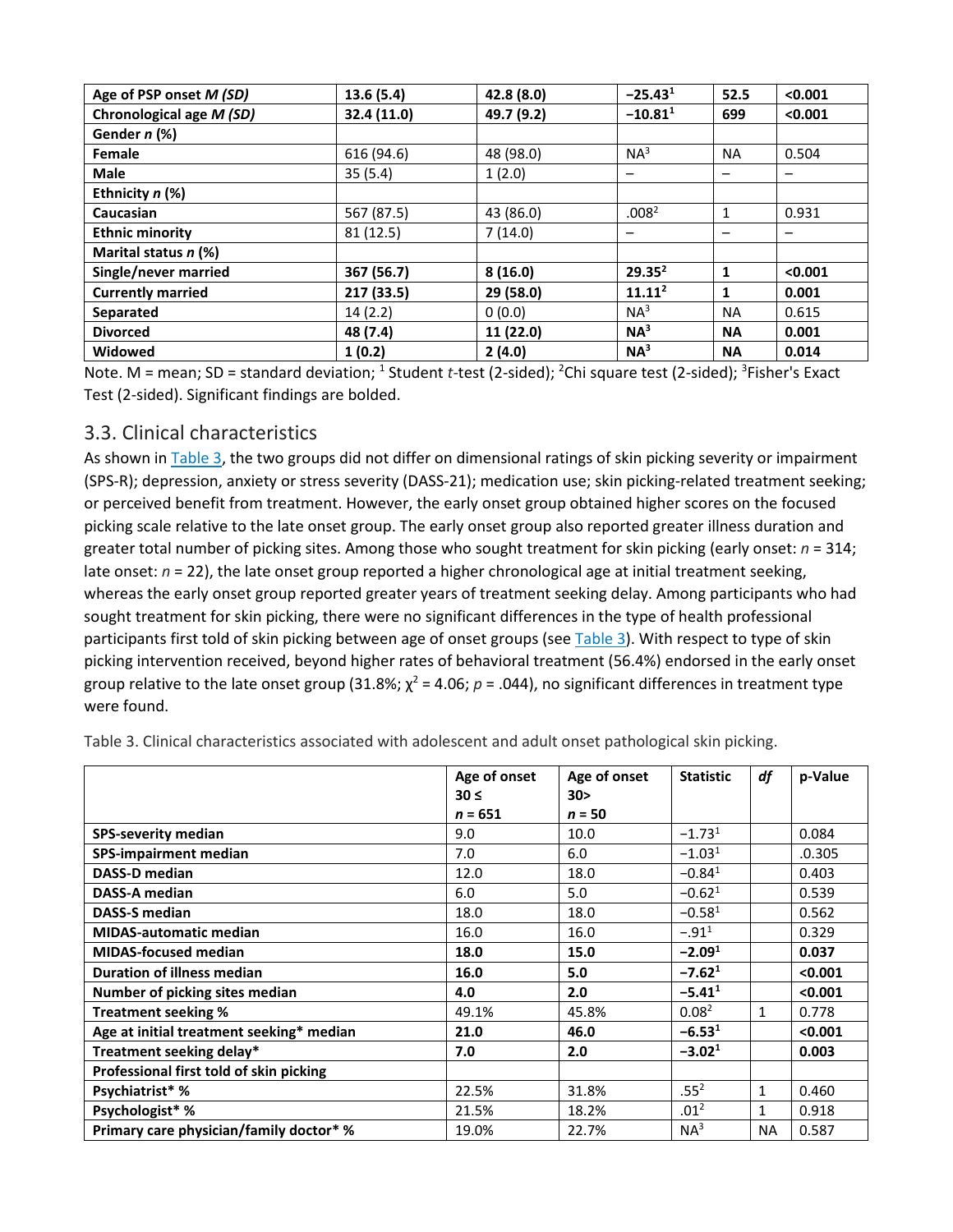| Dermatologist* %                             | 19.6% | 9.1% | $NA^3$          | <b>NA</b> | 0.394 |
|----------------------------------------------|-------|------|-----------------|-----------|-------|
| Other non-psychiatric physician* %           | 0.0%% | 0.0% | <b>NA</b>       | <b>NA</b> |       |
| Social worker* %                             | 1.3%  | 9.1% | NA <sup>3</sup> | NΑ        | 0.053 |
| Therapist/counselor* %                       | 16.1% | 9.1% | NA <sup>3</sup> |           | 0.548 |
| Perceived benefit from treatment CGI* M (SD) | 4.0   | 4.0  | $-0.701$        |           | 0.484 |

Note. <sup>1</sup> [Mann-Whitney U test](https://0-www-sciencedirect-com.libus.csd.mu.edu/topics/medicine-and-dentistry/rank-sum-test) (Z-score; 2-sided); <sup>2</sup>Chi square test (2-sided); <sup>3</sup>Fisher's Exact Test (2-sided). Significant findings are bolded. \* = Only among those who sought treatment (Adolescent onset, *n* = 314, adult onset, *n* = 22).

#### 3.4. Psychiatric comorbidity and family history

Compared to the late onset group, the early onset group reported a greater number of comorbid bodyfocused [repetitive behaviors](https://0-www-sciencedirect-com.libus.csd.mu.edu/topics/medicine-and-dentistry/compulsive-behavior) (see [Table 4\)](https://0-www-sciencedirect-com.libus.csd.mu.edu/science/article/pii/S0010440X18301421#t0020). In contrast, the late onset group was more likely to endorse cooccurring [major depressive disorder,](https://0-www-sciencedirect-com.libus.csd.mu.edu/topics/medicine-and-dentistry/major-depressive-episode) [generalized anxiety disorder,](https://0-www-sciencedirect-com.libus.csd.mu.edu/topics/medicine-and-dentistry/generalized-anxiety-disorder) [panic disorder,](https://0-www-sciencedirect-com.libus.csd.mu.edu/topics/medicine-and-dentistry/panic-disorder) and [posttraumatic stress](https://0-www-sciencedirect-com.libus.csd.mu.edu/topics/medicine-and-dentistry/posttraumatic-stress-disorder)  [disorder](https://0-www-sciencedirect-com.libus.csd.mu.edu/topics/medicine-and-dentistry/posttraumatic-stress-disorder) (see [Table 4\)](https://0-www-sciencedirect-com.libus.csd.mu.edu/science/article/pii/S0010440X18301421#t0020). In addition, the late onset group was more likely to endorse depression/anxiety (66.0% versus 49.8%;  $\chi^2$  = 4.27;  $p$  = .039) and physical illness (10.0% versus 2.9%; [Fisher's exact test](https://0-www-sciencedirect-com.libus.csd.mu.edu/topics/medicine-and-dentistry/fisher-exact-test) = 0.023) as events related to or following initial onset of PSP. Finally, rates of family history of PSP were higher in the early onset group, although the difference did not reach statistical significance (see [Table 4\)](https://0-www-sciencedirect-com.libus.csd.mu.edu/science/article/pii/S0010440X18301421#t0020).

Table 4. Comparison of lifetime psychiatric conditions, lifetime body-focused [repetitive behaviors,](https://0-www-sciencedirect-com.libus.csd.mu.edu/topics/medicine-and-dentistry/compulsive-behavior) and family history in early and late onset pathological skin picking.

|                                     | Age of onset | Age of onset    | <b>Statistic</b>  | df           | p-Value |
|-------------------------------------|--------------|-----------------|-------------------|--------------|---------|
|                                     | $30 \leq$    | 30 <sub>2</sub> |                   |              |         |
|                                     | $n = 651$    | $n = 50$        |                   |              |         |
| <b>Psychiatric comorbidity</b>      |              |                 |                   |              |         |
| <b>Depressive disorder</b>          | 51.1%        | 78.7%           | $12.31^2$         | $\mathbf{1}$ | < 0.001 |
| <b>Bipolar disorder</b>             | 7.1%         | 6.4%            | NA <sup>3</sup>   | <b>NA</b>    | >0.999  |
| <b>Generalized anxiety disorder</b> | 30.0%        | 51.1%           | 8.03 <sup>2</sup> | $\mathbf{1}$ | 0.005   |
| Panic disorder                      | 8.4%         | 19.1%           | NA <sup>3</sup>   | <b>NA</b>    | 0.030   |
| Specific phobia                     | 3.6%         | 6.4%            | $NA^3$            | <b>NA</b>    | 0.414   |
| Social phobia                       | 11.9%        | 21.3%           | 2.72 <sup>2</sup> | $\mathbf{1}$ | 0.099   |
| Posttraumatic stress disorder       | 10.5%        | 23.4%           | $5.90^{2}$        | $\mathbf{1}$ | 0.015   |
| Obsessive-compulsive disorder       | 24.5%        | 19.1%           | 0.43 <sup>2</sup> | $\mathbf{1}$ | 0.512   |
| Tourette's/tic disorder             | 1.0%         | 0.0%            | NA <sup>3</sup>   | <b>NA</b>    | >0.999  |
| Anorexia nervosa                    | 4.0%         | 4.3%            | NA <sup>3</sup>   | <b>NA</b>    | 0.710   |
| <b>Bulimia nervosa</b>              | 5.3%         | 2.1%            | NA <sup>3</sup>   | <b>NA</b>    | 0.502   |
| Alcohol abuse/dependence            | 2.6%         | 4.3%            | NA <sup>3</sup>   | <b>NA</b>    | 0.376   |
| Drug abuse/dependence               | 3.1%         | 2.1%            | NA <sup>3</sup>   | <b>NA</b>    | 1.000   |
| <b>ADHD</b>                         | 13.0%        | 10.6%           | 0.06 <sup>2</sup> | $\mathbf{1}$ | 0.808   |
| <b>BDD</b>                          | 5.6%         | 8.5%            | NA <sup>3</sup>   | <b>NA</b>    | 0.342   |
| <b>Trichotillomania</b>             | 24.5%        | 23.4%           | 0.00 <sup>2</sup> | $\mathbf{1}$ | >0.999  |
| At least 1 diagnosis                | 58.8%        | 78.0%           | $6.34^{2}$        | $\mathbf{1}$ | 0.012   |
| <b>BFRB comorbidity</b>             |              |                 |                   |              |         |
| <b>Nose picking</b>                 | 38.2%        | 22.9%           | 3.85 <sup>2</sup> | $\mathbf{1}$ | 0.050   |
| <b>Nail biting</b>                  | 51.9%        | 41.7%           | 1.47 <sup>2</sup> | $\mathbf{1}$ | 0.226   |
| Cheek/lip biting                    | 47.4%        | 36.2%           | 1.80 <sup>2</sup> | $\mathbf{1}$ | 0.180   |
| <b>Hair pulling</b>                 | 47.7%        | 41.3%           | 0.47 <sup>2</sup> | $\mathbf{1}$ | 0.495   |
| <b>Total number of BFRBs</b>        | 1.71(1.30)   | 1.2(1.04)       | 3.13 <sup>1</sup> | 54.61        | 0.003   |
| At least 1 BFRB                     | 84.0%        | 79.2%           | $0.45^2$          | $\mathbf{1}$ | 0.503   |
| <b>Family history</b>               |              |                 |                   |              |         |
| <b>Family history of ExD</b>        | 46.9%        | 32.0%           | $3.55^{2}$        | $\mathbf{1}$ | 0.060   |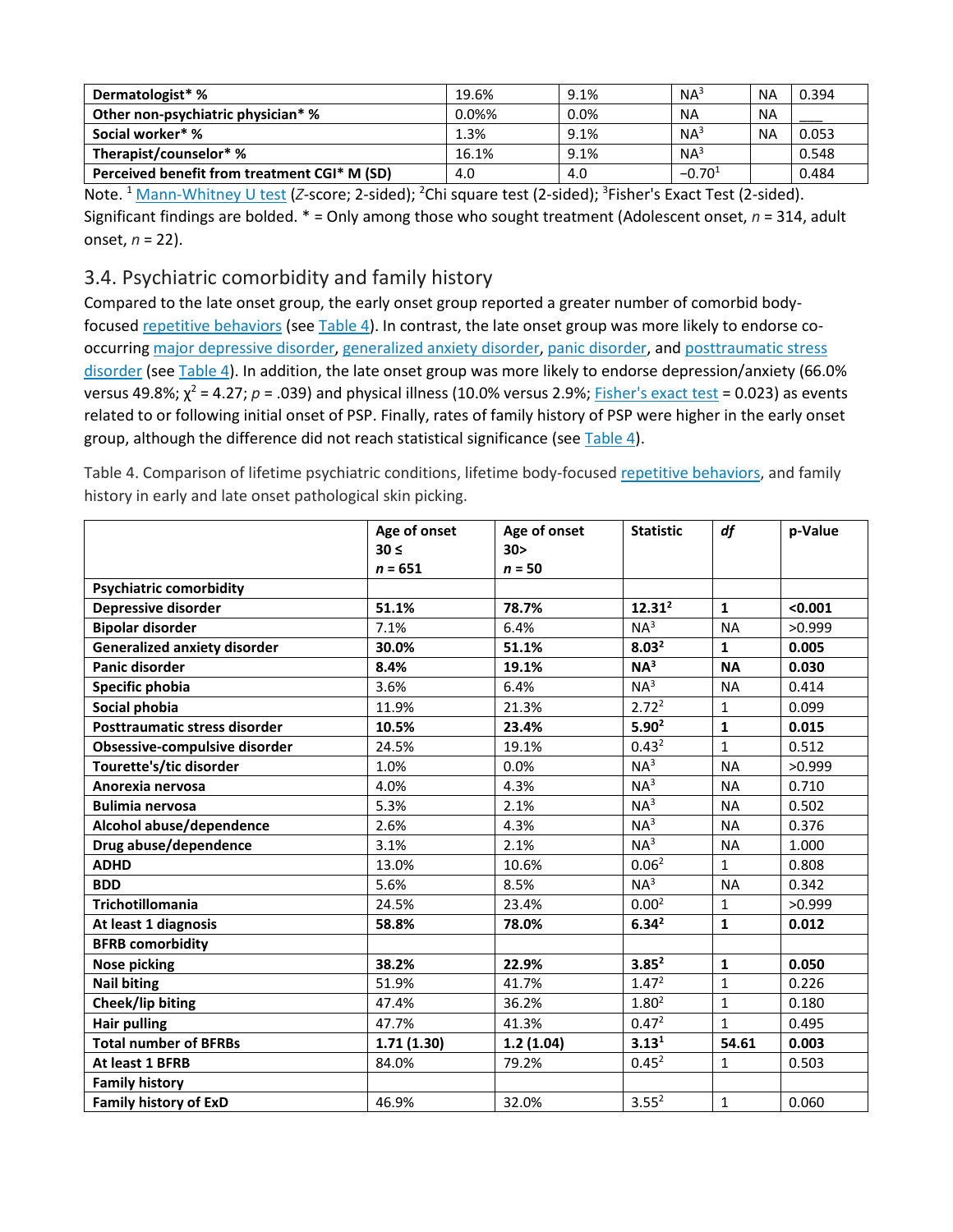Note. <sup>1</sup>Student *t*-test (2-sided); <sup>2</sup>Chi square test (2-sided); <sup>3</sup>Fisher's Exact Test (2-sided). Significant findings are bolded. BFRB = Body-focused repetitive behavior.

## 3.5. Psychosocial and physical impact

With respect to skin picking-related psychosocial and physical impairment, all significant findings revealed greater endorsement of social and physical impairment and [emotional distress](https://0-www-sciencedirect-com.libus.csd.mu.edu/topics/medicine-and-dentistry/emotional-stress) in the early onset group (see [Table 5\)](https://0-www-sciencedirect-com.libus.csd.mu.edu/science/article/pii/S0010440X18301421#t0025).

|                              | Age of Onset<br>$30 \leq$<br>$n = 651$ | <b>Age of Onset</b><br>30 <sub>2</sub><br>$n = 50$ | <b>Statistic</b>   | df        | p-Value |
|------------------------------|----------------------------------------|----------------------------------------------------|--------------------|-----------|---------|
| Social embarrassment         | 92.2%                                  | 80.0%                                              | NA <sup>3</sup>    | <b>NA</b> | 0.008   |
| Anxiety                      | 80.6%                                  | 62.0%                                              | $8.70^{2}$         | 1         | 0.003   |
| <b>Sadness</b>               | 68.5%                                  | 62.0%                                              | $0.62^2$           | 1         | 0.432   |
| <b>Frustration</b>           | 85.1%                                  | 74.0%                                              | $3.51^{2}$         | 1         | 0.061   |
| Anger                        | 56.6%                                  | 32.0%                                              | 10.39 <sup>2</sup> | 1         | 0.001   |
| Social avoidance             | 70.5%                                  | 56.0%                                              | $3.92^2$           | 1         | 0.048   |
| <b>Minor sores</b>           | 84.6%                                  | 94.0%                                              | 2.57 <sup>2</sup>  | 1         | 0.109   |
| Deep craters                 | 42.8%                                  | 42.4%                                              | 0.26 <sup>2</sup>  | 1         | 0.611   |
| <b>Bleeding</b>              | 94.6%                                  | 92.0%                                              | $NA^3$             | <b>NA</b> | 0.515   |
| <b>Scars</b>                 | 83.7%                                  | 64.0%                                              | $11.04^2$          | 1         | 0.001   |
| <b>Infections</b>            | 45.5%                                  | 30.0%                                              | $3.93^{2}$         | 1         | 0.047   |
| <b>General disfigurement</b> | 33.2%                                  | 30.0%                                              | 0.10 <sup>2</sup>  | 1         | 0.755   |

Table 5. Comparison of impairment and [emotional distress](https://0-www-sciencedirect-com.libus.csd.mu.edu/topics/medicine-and-dentistry/emotional-stress) in early and late onset pathological skin picking.

Note. <sup>1</sup> [Student t-test](https://0-www-sciencedirect-com.libus.csd.mu.edu/topics/medicine-and-dentistry/student-t-test) (2-sided); <sup>2</sup>Chi square test (2-sided); <sup>3</sup> [Fisher's Exact Test](https://0-www-sciencedirect-com.libus.csd.mu.edu/topics/medicine-and-dentistry/fisher-exact-test) (2-sided). Significant findings are bolded.

## 4. Discussion

The present study is the first to examine empirically derived age of onset subgroups in [PSP.](https://0-www-sciencedirect-com.libus.csd.mu.edu/topics/medicine-and-dentistry/postsynaptic-potential) A LPA yielded two distinct age of onset subgroups: a large group (92.9% of the sample) with average skin picking onset during adolescence (mean of 13.6 years) and a small group (7.1% of the sample) with average onset in adulthood (mean of 42.8 years).

Relative to the early onset group, the late onset group reported engaging in less focused picking and endorsed less skin picking-related impairment, but not skin picking severity. Additionally, the late onset group endorsed reduced comorbidity with other body-focused [repetitive behaviors](https://0-www-sciencedirect-com.libus.csd.mu.edu/topics/medicine-and-dentistry/compulsive-behavior) but higher rates of lifetime co-occurring affective and trauma conditions (i.e., depressive disorder, [generalized anxiety disorder,](https://0-www-sciencedirect-com.libus.csd.mu.edu/topics/medicine-and-dentistry/generalized-anxiety-disorder) [panic disorder,](https://0-www-sciencedirect-com.libus.csd.mu.edu/topics/medicine-and-dentistry/panic-disorder) and posttraumatic stress disorder). The late onset group was also more likely to report that initial picking onset was related to or followed depression/anxiety and physical illness. Further, the late onset group exhibited a trend towards significantly lower rates of family history of PSP. Together, these findings suggest that early onset PSP may carry greater burden (i.e., more focused and impairing picking) and increased familiality and may be more associated with clinical characteristics typical of PSP [\[5,](https://0-www-sciencedirect-com.libus.csd.mu.edu/science/article/pii/S0010440X18301421#bb0025)[9](https://0-www-sciencedirect-com.libus.csd.mu.edu/science/article/pii/S0010440X18301421#bb0045)[,24\]](https://0-www-sciencedirect-com.libus.csd.mu.edu/science/article/pii/S0010440X18301421#bb0120). Despite finding higher relative endorsement of comorbid anxiety and depression in the late onset PSP group, there were no significant differences between groups on dimensional ratings of anxiety and depression (i.e., DASS-21). However, this may be due to differences in timeframes for the items, with the DASS-21 assessing symptoms over the past week, and the Skin Picking Impact Survey item assessing recall of diagnosed mental illnesses over one's lifetime.

Other differences between the early and late onset groups were noted but may reflect group differences in mean chronological age (i.e., 32.4 and 49.7 years, respectively). For example, relative to the early onset group,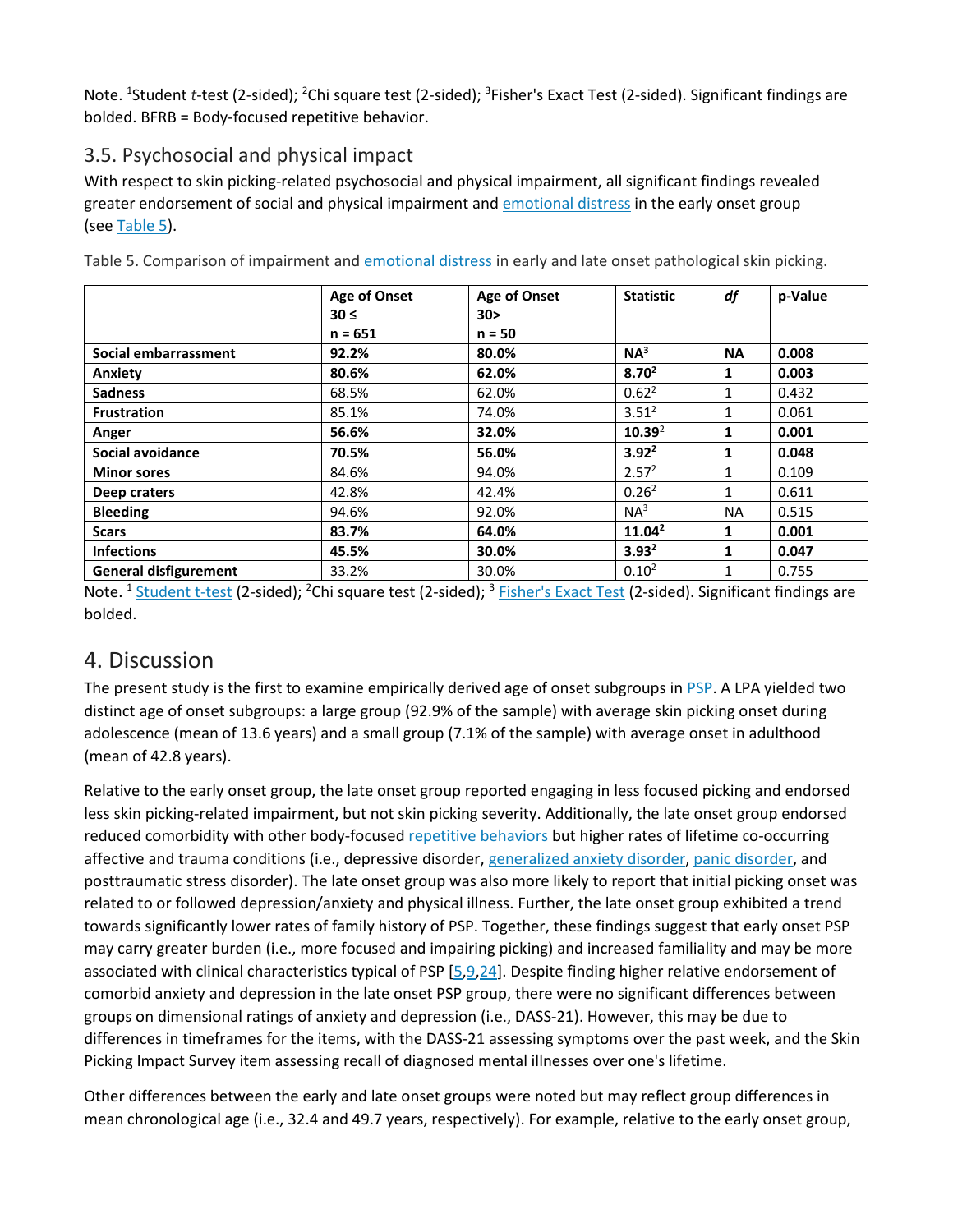the late onset group reported a shorter delay from onset to treatment, shorter duration of illness, and older chronological age when initially seeking services. Additionally, the late onset group reported a lower number of picking sites, which may reflect decreased duration of illness given research in [trichotillomania](https://0-www-sciencedirect-com.libus.csd.mu.edu/topics/medicine-and-dentistry/trichotillomania) showing that target sites tend to increase with duration of illness [[37](https://0-www-sciencedirect-com.libus.csd.mu.edu/science/article/pii/S0010440X18301421#bb0185),[38](https://0-www-sciencedirect-com.libus.csd.mu.edu/science/article/pii/S0010440X18301421#bb0190)]. Rates of marital status also differed between groups, with the early onset group endorsing 'single/never married' at higher rates than the late onset group. This too may reflect between-group differences in average chronological age. Alternatively, as the early onset group also displayed longer duration of illness relative to the late onset group, this finding may reflect poorer [social functioning](https://0-www-sciencedirect-com.libus.csd.mu.edu/topics/medicine-and-dentistry/social-interaction) in the early onset group. With respect to type of services utilized to treat PSP, the late onset group was less likely to have received behavioral treatment for skin picking relative to the early onset group. The reason for this is unclear. However, those with late onset symptoms may have less knowledge of available treatment options due to shorter illness duration.

The present investigation should be considered in the context of several limitations. First, the Skin Picking Impact Survey required retrospective recall of health information. Recall of PSP age of onset may be especially challenging for those with a longer duration of illness. Relatedly, our sample included only adults, which may have hindered recall of any early childhood symptom onset and, hence, our detection of childhood PSP onset subgroups. It has been suggested that very early onset trichotillomania (i.e., younger than 5 years old) represents a distinct subtype characterized by an episodic and self-limiting course [[38](https://0-www-sciencedirect-com.libus.csd.mu.edu/science/article/pii/S0010440X18301421#bb0190)]. At present, it is unclear whether early onset PSP follows a similar remitting course. In order to better understand potential age of onset subtypes in PSP, data from a broader range of samples are needed, including participants from a variety of settings (i.e., psychiatric and dermatological) and age groups (e.g., children and adolescents).

Additionally, report of psychiatric disorders diagnosed by a health professional may lack reliability as participant recall may be hindered by the time that has passed since the participant's last diagnostic evaluation. Therefore, participants in the late onset group may have better recall of diagnostic information presented by health professionals. A further limitation is the use of self-report measures. However, research on age of onset in other disorders, such as [obsessive-compulsive disorder](https://0-www-sciencedirect-com.libus.csd.mu.edu/topics/medicine-and-dentistry/obsessive-compulsive-disorder) [\[11\]](https://0-www-sciencedirect-com.libus.csd.mu.edu/science/article/pii/S0010440X18301421#bb0055), has indicated that methods of inquiring about age of onset (e.g., self-report versus interview, age of onset of problem versus age of onset of diagnosis) have generally produced similar age of onset subgroups. Studies increasingly show that self-report internet surveys produce consistent findings with interview [[39](https://0-www-sciencedirect-com.libus.csd.mu.edu/science/article/pii/S0010440X18301421#bb0195)] and paper-and-pencil self-report [\[40\]](https://0-www-sciencedirect-com.libus.csd.mu.edu/science/article/pii/S0010440X18301421#bb0200). Nevertheless, replication of the current findings with interview measures is warranted.

In addition, the recruitment method may limit the generalizability of the findings. Individuals responding to an internet survey posted on PSP websites may differ from the general PSP population. Moreover, individual items assessing criteria for PSP and other clinical characteristics were developed for the Skin Picking Impact Survey and were not psychometrically tested, which may also limit the generalizability of the present findings. Similarly, as the sample was largely Caucasian, findings may not be representative of the broader population of adults with PSP. Further, consistent with prior PSP research [\[6](https://0-www-sciencedirect-com.libus.csd.mu.edu/science/article/pii/S0010440X18301421#bb0030)], the sample was predominantly female (94.9%), which may reflect a sex difference in prevalence of PSP, or alternatively, a sex difference in support seeking behavior or research participation. It is also important to note that because non-adolescent age of onset subgroups in PSP showed relatively low frequencies, sample size may be a limitation in this study and should be considered in future work. All models in this study exhibited very large separation in age of onset between classes, which generally increases statistical power [[36](https://0-www-sciencedirect-com.libus.csd.mu.edu/science/article/pii/S0010440X18301421#bb0180)]. Nevertheless, small class sizes tend to reduce statistical power. For this reason, future studies in PSP should continue to recruit large samples. Finally, as data are cross-sectional, directionality of reported events (e.g., PSP onset and lifetime events) cannot be established.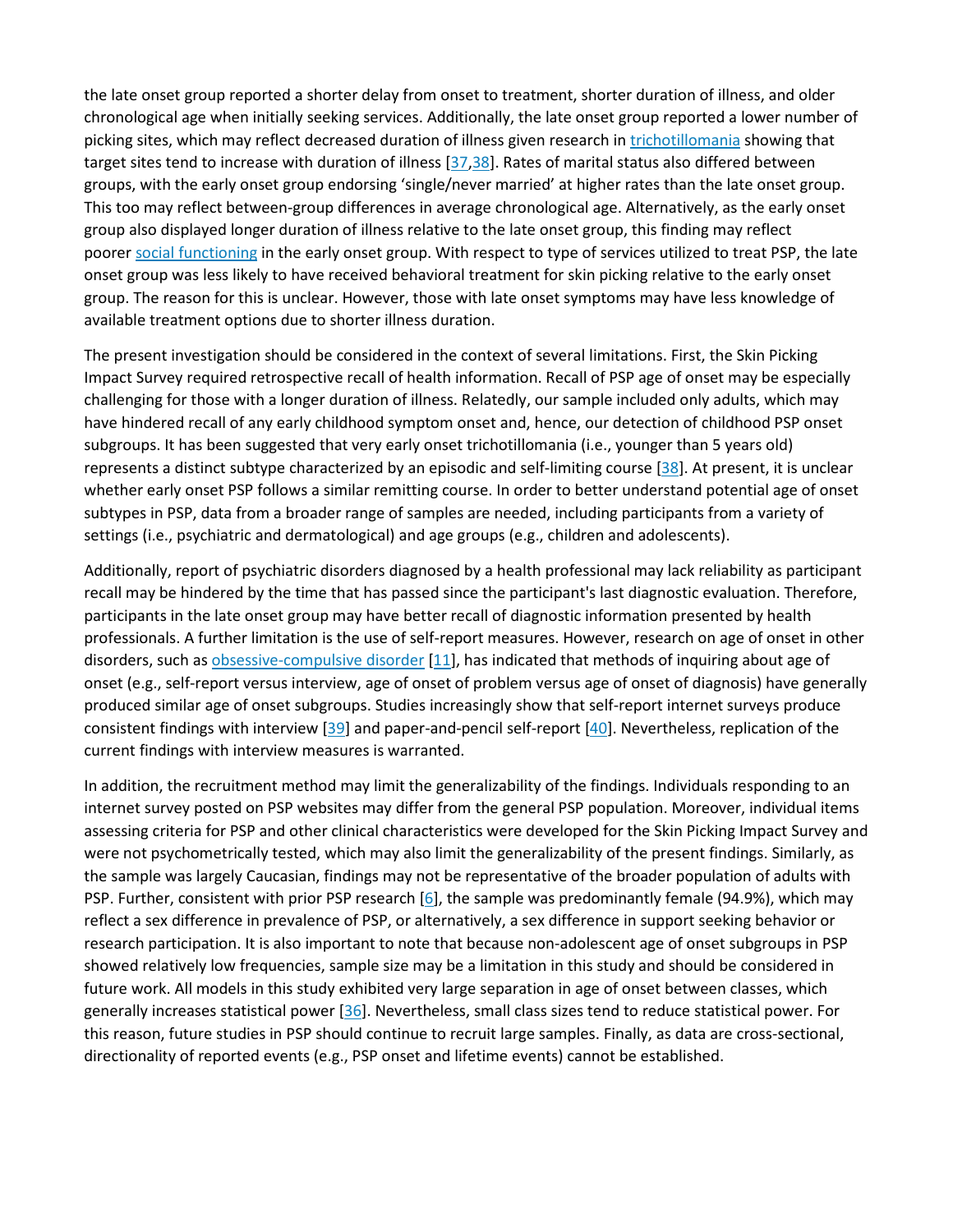## 5. Conclusions

Overall, the findings provide preliminary support for the existence of at least two distinct age of onset subgroups in [PSP:](https://0-www-sciencedirect-com.libus.csd.mu.edu/topics/medicine-and-dentistry/postsynaptic-potential) early onset (i.e., adolescence on average) and late onset (i.e., middle adulthood on average), which may represent clinically meaningful delineations. Findings may have implications for understanding trajectories of PSP over time. Future studies should explore whether early onset PSP has a more chronic and burdensome course over time. Additionally, findings have implications for the application of tailored treatments. For example, as early onset PSP was associated with greater focused picking, this suggests treatments geared towards management of aversive emotions (e.g., [Acceptance and Commitment Therapy,](https://0-www-sciencedirect-com.libus.csd.mu.edu/topics/medicine-and-dentistry/acceptance-and-commitment-therapy) Dialectical Behavior Therapy) may be especially therapeutic [\[41,](https://0-www-sciencedirect-com.libus.csd.mu.edu/science/article/pii/S0010440X18301421#bb0205)[42\]](https://0-www-sciencedirect-com.libus.csd.mu.edu/science/article/pii/S0010440X18301421#bb0210). Further, as trends in findings suggest early onset PSP may be more familial, use of age of onset cutoffs may inform exploration of [genetic factors](https://0-www-sciencedirect-com.libus.csd.mu.edu/topics/medicine-and-dentistry/heredity) associated with PSP. Future research is needed to better understand the validity and utility of these subgroups.

## References

- [\[1\]](https://0-www-sciencedirect-com.libus.csd.mu.edu/science/article/pii/S0010440X18301421#bbb0005) American Psychiatric Association **Diagnostic and statistical manual of mental disorders** (5th ed.), American Psychiatric Association, Washington, DC (2013)
- [\[2\]](https://0-www-sciencedirect-com.libus.csd.mu.edu/science/article/pii/S0010440X18301421#bbb0010) N.J. Keuthen, T. Deckersbach, S. Wilhelm, E. Hale, C. Fraim, L. Baer, *et al.* **Repetitive skin-picking in a student population and comparison with a sample of self-injurious skin pickers** Psychosomatics, 41 (2000), pp. 210-215
- [\[3\]](https://0-www-sciencedirect-com.libus.csd.mu.edu/science/article/pii/S0010440X18301421#bbb0015) C.A. Flessner, D.W. Woods **Phenomenological characteristics, social problems, and the economic impact associated with chronic skin picking** Behav Modif, 30 (2006), pp. 944-963, [10.1177/0145445506294083](https://doi.org/10.1177/0145445506294083)
- [\[4\]](https://0-www-sciencedirect-com.libus.csd.mu.edu/science/article/pii/S0010440X18301421#bbb0020) B.T.P. Tucker, D.W. Woods, C.A. Flessner, S.A. Franklin, M.E. Franklin **The skin picking impact project: phenomenology, interference, and treatment utilization of pathological skin picking in a populationbased sample** J Anxiety Disord, 25 (2011), pp. 88-95, [10.1016/j.janxdis.2010.08.007](https://doi.org/10.1016/j.janxdis.2010.08.007)
- [\[5\]](https://0-www-sciencedirect-com.libus.csd.mu.edu/science/article/pii/S0010440X18301421#bbb0025) M.R. Walther, C.A. Flessner, C.A. Conelea, D.W. Woods **The Milwaukee inventory for the dimensions of adult skin picking (MIDAS): initial development and psychometric properties** J Behav Ther Exp Psychiatry, 40 (2009), pp. 127-135, [10.1016/j.jbtep.2008.07.002](https://doi.org/10.1016/j.jbtep.2008.07.002)
- [\[6\]](https://0-www-sciencedirect-com.libus.csd.mu.edu/science/article/pii/S0010440X18301421#bbb0030) Í. Snorrason, E.L. Belleau, D.W. Woods **How related are hair pulling disorder (trichotillomania) and skin picking disorder? A review of evidence for comorbidity, similarities and shared etiology** Clin Psychol Rev, 32 (2012), pp. 618-629, [10.1016/j.cpr.2012.05.008](https://doi.org/10.1016/j.cpr.2012.05.008)
- [\[7\]](https://0-www-sciencedirect-com.libus.csd.mu.edu/science/article/pii/S0010440X18301421#bbb0035) J.E. Grant, B.L. Odlaug, S.R. Chamberlain, N.J. Keuthen, C. Lochner, D.J. Stein **Skin picking disorder** Am J Psychiatry, 169 (2012), pp. 1143-1149, [10.1176/appi.ajp.2012.12040508](https://doi.org/10.1176/appi.ajp.2012.12040508)
- [\[8\]](https://0-www-sciencedirect-com.libus.csd.mu.edu/science/article/pii/S0010440X18301421#bbb0040) S. Wilhelm, N.J. Keuthen, T. Deckersbach, I.M. Engelhard, A.E. Forker, L. Baer, *et al.* **Self-injurious skin picking: clinical characteristics and comorbidity** J Clin Psychiatry, 60 (1999), pp. 454- 459, [10.4088/JCP.v60n0707](https://doi.org/10.4088/JCP.v60n0707)
- [\[9\]](https://0-www-sciencedirect-com.libus.csd.mu.edu/science/article/pii/S0010440X18301421#bbb0045) Í. Snorrason, E.J. Ricketts, C.A. Flessner, M.E. Franklin, D.J. Stein, D.W. Woods **Skin picking disorder is associated with other body-focused repetitive behaviors: findings from an internet study** Ann Clin Psychiatry, 24 (2012), pp. 292-299
- [\[10\]](https://0-www-sciencedirect-com.libus.csd.mu.edu/science/article/pii/S0010440X18301421#bbb0050) L.M. Arnold, M.B. Auchenbach, S.L. McElroy **Psychogenic excoriation: clinical features, proposed diagnostic criteria, epidemiology and approaches to treatment** CNS Drugs, 15 (2001), pp. 351- 359, [10.2165/00023210](https://doi.org/10.2165/00023210-200115050-00002)-200115050-00002
- [\[11\]](https://0-www-sciencedirect-com.libus.csd.mu.edu/science/article/pii/S0010440X18301421#bbb0055) S. Taylor **Early versus late onset obsessive-compulsive disorder: evidence for distinct subtypes** Clin Psychol Rev, 31 (2011), pp. 1083-1100, [10.1016/j.cpr.2011.06.007](https://doi.org/10.1016/j.cpr.2011.06.007)
- [\[12\]](https://0-www-sciencedirect-com.libus.csd.mu.edu/science/article/pii/S0010440X18301421#bbb0060) D. Rhebergen, I.M. Aderka, I.M. van der Steenstraten, A.J.L.M. van Balkom, P. van Oppen, M.L. Stek, *et al.* **Admixture analysis of age of onset in generalized anxiety disorder** J Anxiety Disord, 50 (2017), pp. 47- 51, [10.1016/j.janxdis.2017.05.003](https://doi.org/10.1016/j.janxdis.2017.05.003)
- [\[13\]](https://0-www-sciencedirect-com.libus.csd.mu.edu/science/article/pii/S0010440X18301421#bbb0065) L. Tibi, P. van Oppen, I.M. Aderka, A.J.L.M. van Balkom, N.M. Batelaan, P. Spinhoven, *et al.* **Examining determinants of early and late age at onset in panic disorder: an admixture analysis** J Psychiatr Res, 47 (2013), pp. 1870-1875, [10.1016/j.jpsychires.2013.09.001](https://doi.org/10.1016/j.jpsychires.2013.09.001)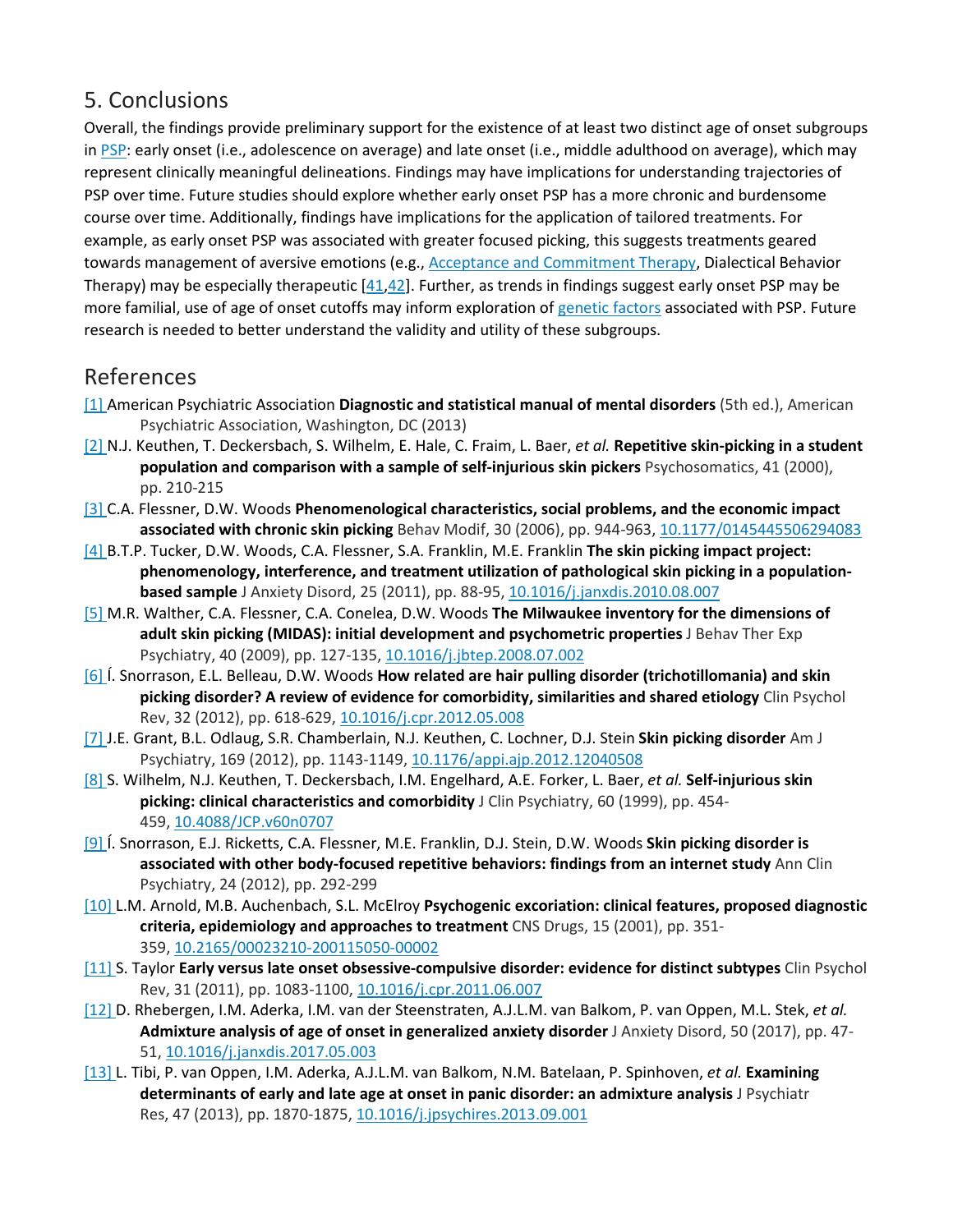- [\[14\]](https://0-www-sciencedirect-com.libus.csd.mu.edu/science/article/pii/S0010440X18301421#bbb0070) L. Tibi, P. van Oppen, I.M. Aderka, A.J.L.M. van Balkom, N.M. Batelaan, P. Spinhoven, *et al.* **An admixture analysis of age of onset in agoraphobia** J Affect Disord, 180 (2015), pp. 112- 115, [10.1016/j.jad.2015.03.064](https://doi.org/10.1016/j.jad.2015.03.064)
- [\[15\]](https://0-www-sciencedirect-com.libus.csd.mu.edu/science/article/pii/S0010440X18301421#bbb0075) T.K. Rajji, Z. Ismail, B.H. Mulsant **Age at onset and cognition in schizophrenia: meta-analysis** Br J Psychiatry, 195 (2009), pp. 286-293, [10.1192/bjp.bp.108.060723](https://doi.org/10.1192/bjp.bp.108.060723)
- [\[16\]](https://0-www-sciencedirect-com.libus.csd.mu.edu/science/article/pii/S0010440X18301421#bbb0080) A. Ortiz, K. Bradler, C. Slaney, J. Garnham, M. Ruzickova, C. O'Donovan, *et al.* **An admixture analysis of the age at index episodes in bipolar disorder** Psychiatry Res, 188 (2011), pp. 34- 39, [10.1016/j.psychres.2010.10.033](https://doi.org/10.1016/j.psychres.2010.10.033)
- [\[17\]](https://0-www-sciencedirect-com.libus.csd.mu.edu/science/article/pii/S0010440X18301421#bbb0085) G.B. Frisoni, M. Pievani, C. Testa, F. Sabattoli, L. Bresciani, M. Bonetti, *et al.* **The topography of grey matter involvement in early and late onset Alzheimer's disease** Brain J Neurol, 130 (2007), pp. 720- 730, [10.1093/brain/awl377](https://doi.org/10.1093/brain/awl377)
- [\[18\]](https://0-www-sciencedirect-com.libus.csd.mu.edu/science/article/pii/S0010440X18301421#bbb0090) Í. Snorrason, R.P. Ólafsson, C.A. Flessner, N.J. Keuthen, M.E. Franklin, D.W. Woods **The skin picking scalerevised: factor structure and psychometric properties** J Obsessive Compuls Relat Disord, 1 (2012), pp. 133-137, [10.1016/j.jocrd.2012.03.001](https://doi.org/10.1016/j.jocrd.2012.03.001)
- [\[19\]](https://0-www-sciencedirect-com.libus.csd.mu.edu/science/article/pii/S0010440X18301421#bbb0095) L.M. Arnold, S.L. McElroy, D.F. Mutasim, M.M. Dwight, C.L. Lamerson, E.M. Morris **Characteristics of 34 adults with psychogenic excoriation** J Clin Psychiatry, 59 (1998), pp. 509-514, [10.4088/JCP.v59n1003](https://doi.org/10.4088/JCP.v59n1003)
- [\[20\]](https://0-www-sciencedirect-com.libus.csd.mu.edu/science/article/pii/S0010440X18301421#bbb0100) C. Çalikuşu, B. Yücel, A. Polat, C. Baykal **The relation of psychogenic excoriation with psychiatric disorders: a comparative study** Compr Psychiatry, 44 (2003), pp. 256-261, [10.1016/S0010-](https://doi.org/10.1016/S0010-440X(03)00041-5)440X(03)00041-5
- [\[21\]](https://0-www-sciencedirect-com.libus.csd.mu.edu/science/article/pii/S0010440X18301421#bbb0105) K. Fruensgaard **Neurotic excoriations: a controlled psychiatric examination** Acta Psychiatr Scand Suppl, 69 (1984), pp. 1-52
- [\[22\]](https://0-www-sciencedirect-com.libus.csd.mu.edu/science/article/pii/S0010440X18301421#bbb0110) M. Yalçin, E. Tellıoğlu, D.U. Yildirim, B.M. Savrun, M. Özmen, E.H. Aydem **Psychiatric features in neurotic excoriation patients: the role of childhood trauma** Noropsikiyatri Ars, 52 (2015), pp. 336- 341, [10.5152/npa.2015.9902](https://doi.org/10.5152/npa.2015.9902)
- [\[23\]](https://0-www-sciencedirect-com.libus.csd.mu.edu/science/article/pii/S0010440X18301421#bbb0115) B.L. Odlaug, J.E. Grant **Childhood-onset pathologic skin picking: clinical characteristics and psychiatric comorbidity** Compr Psychiatry, 48 (2007), pp. 388-393, [10.1016/j.comppsych.2007.03.007](https://doi.org/10.1016/j.comppsych.2007.03.007)
- [\[24\]](https://0-www-sciencedirect-com.libus.csd.mu.edu/science/article/pii/S0010440X18301421#bbb0120) J.E. Grant, B.L. Odlaug, S.R. Chamberlain **Cognitive dysfunction in childhood-onset pathologic skin picking** J Obsessive Compuls Relat Disord, 1 (2012), pp. 73-76, [10.1016/j.jocrd.2012.01.002](https://doi.org/10.1016/j.jocrd.2012.01.002)
- [\[25\]](https://0-www-sciencedirect-com.libus.csd.mu.edu/science/article/pii/S0010440X18301421#bbb0125) W. Guy **Clinical global impressions scale** ECDEU Assess. Man. Psychopharmacol, National Institute of Mental Health, Rockville, MD (1976), pp. 217-222
- [\[26\]](https://0-www-sciencedirect-com.libus.csd.mu.edu/science/article/pii/S0010440X18301421#bbb0130) S.H. Lovibond, P.F. Lovibond **Manual for the depression anxiety stress scales** (2nd ed.), Psychology Foundation, Sydney (1995), 10.1016/0005-[7967\(94\)00075](https://doi.org/10.1016/0005-7967(94)00075-U)-U
- [\[27\]](https://0-www-sciencedirect-com.libus.csd.mu.edu/science/article/pii/S0010440X18301421#bbb0135) M.M. Antony, B.J. Cox, M.W. Enns, P.J. Bieling, R.P. Swinson **Psychometric properties of the 42-item and 21-item versions of the depression anxiety stress scales in clinical groups and a community sample** Psychol Assess, 10 (1998), pp. 176-181, 10.1037/1040-[3590.10.2.176](https://doi.org/10.1037/1040-3590.10.2.176)
- [\[28\]](https://0-www-sciencedirect-com.libus.csd.mu.edu/science/article/pii/S0010440X18301421#bbb0140) J.D. Henry, J.R. Crawford **The short-form version of the depression anxiety stress scales (DASS-21): construct validity and normative data in a large non-clinical sample** Br J Clin Psychol, 44 (2005), pp. 227-239, [10.1348/014466505X29657](https://doi.org/10.1348/014466505X29657)
- [\[29\]](https://0-www-sciencedirect-com.libus.csd.mu.edu/science/article/pii/S0010440X18301421#bbb0145) L.K. Muthén, B.O. Muthén **Mplus user's guide statistical analysis with latent variables** (7th ed.), Los Angeles, CA, Muthén & Muthén (1998), [10.1111/j.1600-0447.2011.01711.x](https://doi.org/10.1111/j.1600-0447.2011.01711.x)
- [\[30\]](https://0-www-sciencedirect-com.libus.csd.mu.edu/science/article/pii/S0010440X18301421#bbb0150) H. Akaike **Factor analysis and AIC** Psychometrika, 52 (1987), pp. 317-332, [10.1007/BF02294359](https://doi.org/10.1007/BF02294359)
- [\[31\]](https://0-www-sciencedirect-com.libus.csd.mu.edu/science/article/pii/S0010440X18301421#bbb0155) G. Schwarz **Estimating the dimension of a model** Ann Stat, 6 (1978), pp. 461-464, [10.1214/aos/1176344136](https://doi.org/10.1214/aos/1176344136)
- [\[32\]](https://0-www-sciencedirect-com.libus.csd.mu.edu/science/article/pii/S0010440X18301421#bbb0160) S.L. Sclove **Application of model-selection criteria to some problems in multivariate analysis** Psychometrika, 52 (1987), pp. 333-343, [10.1007/BF02294360](https://doi.org/10.1007/BF02294360)
- [\[33\]](https://0-www-sciencedirect-com.libus.csd.mu.edu/science/article/pii/S0010440X18301421#bbb0165) K.L. Nylund, T. Asparouhov, B.O. Muthén **Deciding on the number of classes in latent class analysis and growth mixture modeling: a Monte Carlo simulation study** Struct Equ Model, 14 (2007), pp. 535- 569, [10.1080/10705510701575396](https://doi.org/10.1080/10705510701575396)
- [\[34\]](https://0-www-sciencedirect-com.libus.csd.mu.edu/science/article/pii/S0010440X18301421#bbb0170) K. Kircanski, S. Zhang, A. Stringaris, J.L. Wiggins, K.E. Towbin, D.S. Pine, *et al.* **Empirically derived patterns of psychiatric symptoms in youth: a latent profile analysis** J Affect Disord, 216 (2017), pp. 109- 116, [10.1016/j.jad.2016.09.016](https://doi.org/10.1016/j.jad.2016.09.016)